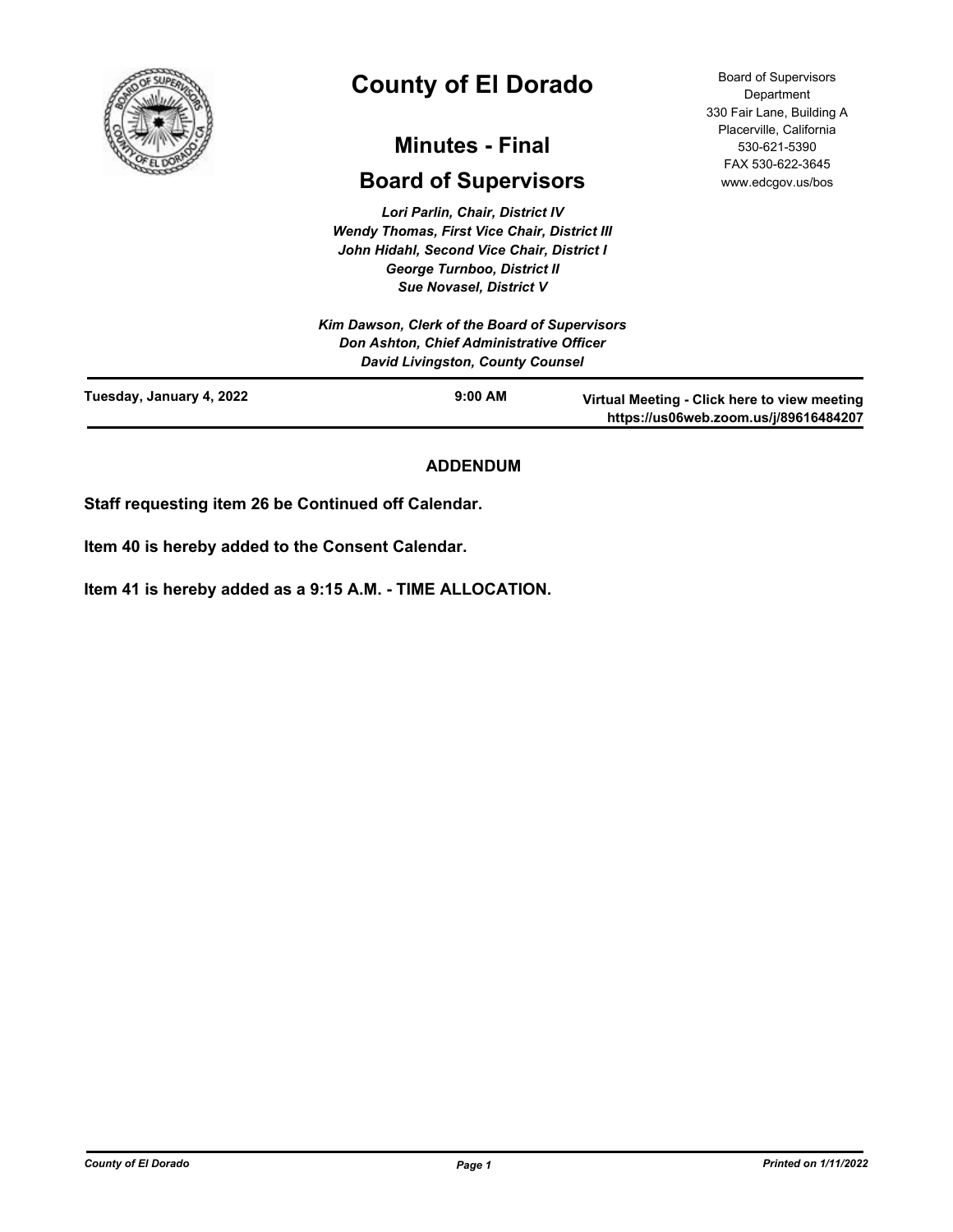**PUBLIC PARTICIPATION INSTRUCTIONS: As a result of new guidance from the California Department of Public Health, in order to minimize the spread of the COVID19 virus, the Board of Supervisors meeting room will be closed to the public and Board members and staff will be participating remotely in accordance with Government Code § 54953(e). The meeting will continue to be live-streamed via Zoom and YouTube.**

**Members of the public may address the Board via Zoom to make a public comment. The public should call into 530-621-7603 or 530-621-7610. The Meeting ID is 896 1648 4207. Please note you will not be able to join the live-stream until the posted meeting start time.**

**To observe the live stream of the Board of Supervisors meeting go to https://us06web.zoom.us/j/89616484207.**

**To observe the Board of Supervisors meetings via YouTube, click https://www.youtube.com/channel/UCUMjDk3NUltZJrpw2CL7Zkg.**

**If you are joining the meeting via zoom and wish to make a comment on an item, press the "raise a hand" button. If you are joining the meeting by phone, press \*9 to indicate a desire to make a comment. Speakers will be limited to 3 minutes.**

**By participating in this meeting, you acknowledge that you are being recorded.**

**If you choose not to observe the Board of Supervisors meeting but wish to make a comment on a specific agenda item, please submit your comment in writing. Please submit your comment to the Clerk of the Board at edc.cob@edcgov.us. Your comment will be placed into the record and forwarded to the Board of Supervisors.**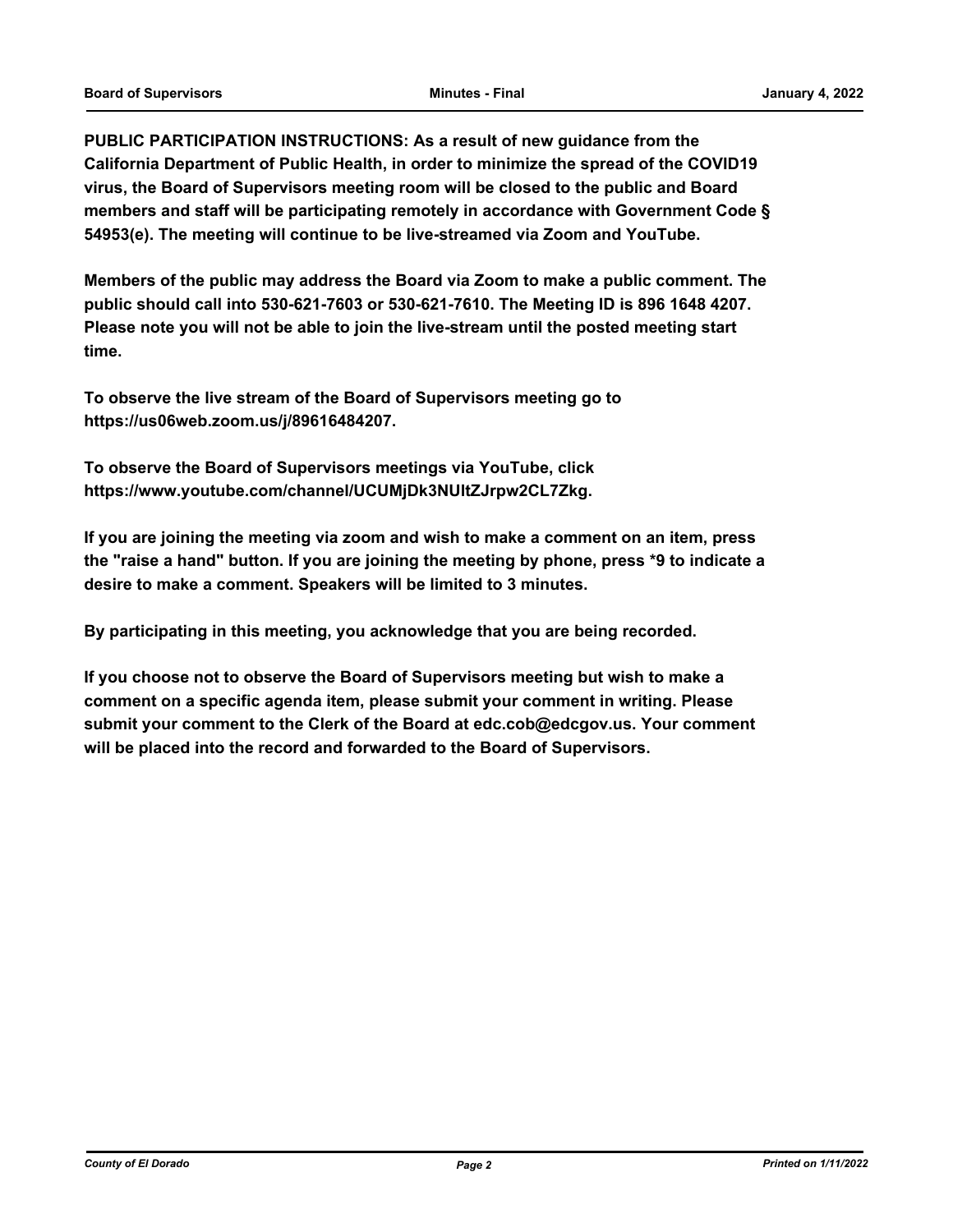# **Vision Statement**

# **Safe, healthy and vibrant communities, respecting our natural resources and historical heritage**

# **This institution is an equal opportunity provider and employer.**

Live Web Streaming and archiving of most Board of Supervisors meeting videos, all meeting agendas, supplemental materials and meeting minutes are available on the internet at: http://eldorado.legistar.com/Calendar.aspx

The County of El Dorado is committed to ensuring that persons with disabilities are provided the resources to participate in its public meetings. Please contact the office of the Clerk of the Board if you require accommodation at 530-621-5390 or via email, edc.cob@edcgov.us, preferably no less than 24 hours in advance of the meeting.

The Board of Supervisors is concerned that written information submitted to the Board the day of the Board meeting may not receive the attention it deserves. The Board Clerk cannot guarantee that any FAX, email, or mail received the day of the meeting will be delivered to the Board prior to action on the subject matter.

The Board meets simultaneously as the Board of Supervisors and the Board of Directors of the Air Quality Management District, In-Home Supportive Services, Public Housing Authority, Redevelopment Agency and other Special Districts.

For Purposes of the Brown Act § 54954.2 (a), the numbered items on this Agenda give a brief description of each item of business to be transacted or discussed. Recommendations of the staff, as shown, do not prevent the Board from taking other action.

Materials related to an item on this Agenda submitted to the Board of Supervisors after distribution of the agenda packet are available for inspection during normal business hours in the public viewing packet located in Building A, 330 Fair Lane, Placerville or in the Board Clerk's Office located at the same address. Such documents are also available on the Board of Supervisors' Meeting Agenda webpage subject to staff's ability to post the documents before the meeting.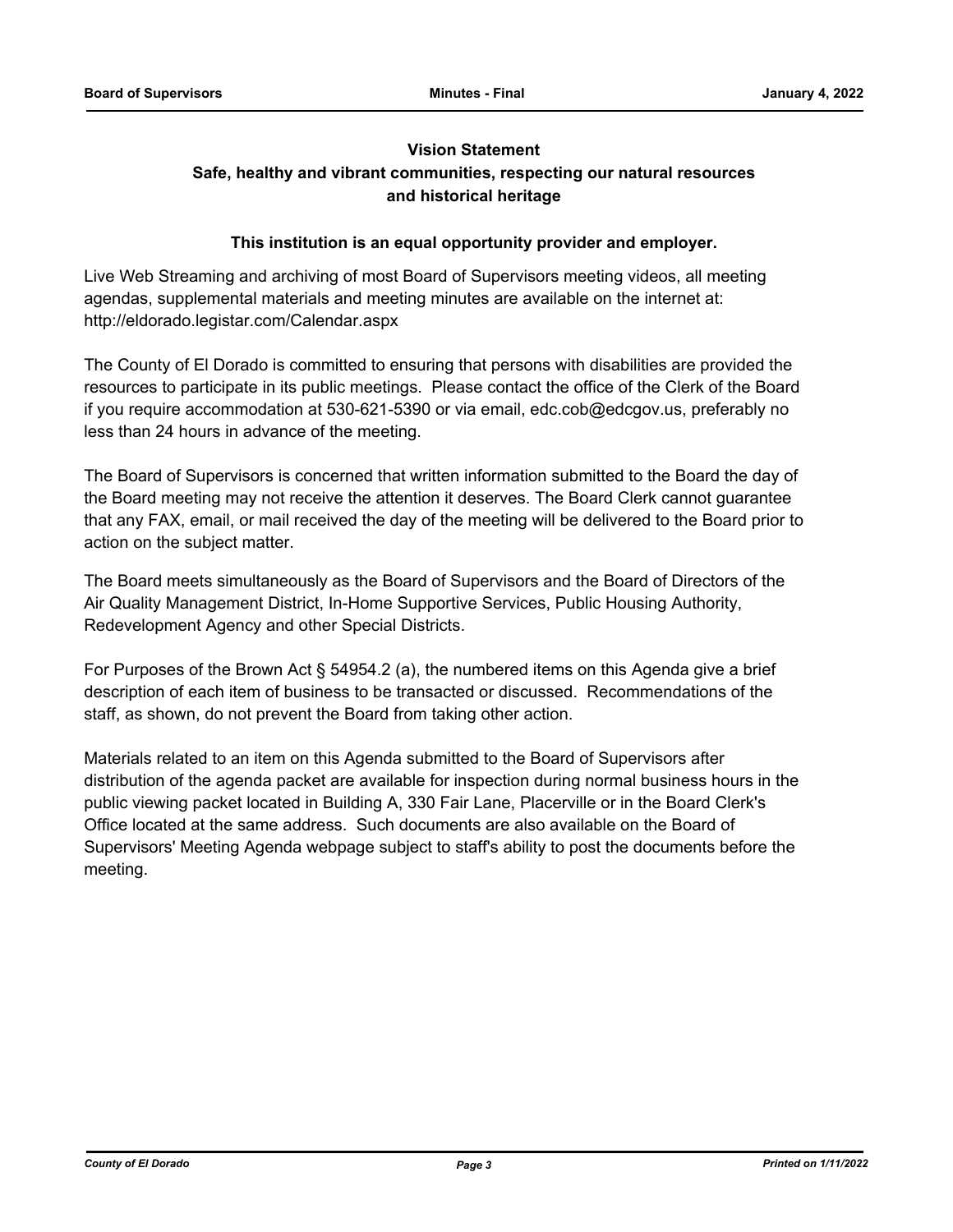# **PROTOCOLS FOR PUBLIC COMMENT**

Public comment will be received at designated periods as called by the Board Chair.

Public comment on items scheduled for Closed Session will be received before the Board recesses to Closed Session.

Except with the consent of the Board, individuals shall be allowed to speak to an item only once.

On December 5, 2017, the Board adopted the following protocol relative to public comment periods. The Board adopted minor revisions to the protocol on August 24, 2021, incorporated herein:

The Board wants all members of the public to feel welcome to speak, especially regarding controversial items. Time for public input will be provided at every Board of Supervisors meeting. Individuals will have three minutes to address the Board. If the three minutes are exceeded the speaker's microphone will be muted. Applause or other outbursts are not allowed in the Board Chambers.

During noticed public hearings only, individuals authorized by organizations to speak to organizational positions may request additional time, up to five minutes.

Public comment on certain agenda items designated and approved by the Board may be treated differently within specific time limits per speaker or a limit on the total amount of time designated for public comment. It is the intent of the Board that quasi-jurisdictional matters have additional flexibility depending on the nature of the issue.The Board Chair may limit public comment during Open Forum.

Individual Board members may ask clarifying questions but will not engage in substantive dialogue with persons providing input to the Board.

If a person providing input to the Board creates a disruption by refusing to follow Board guidelines, the Board Chair may take the following actions:

Step 1. Request the person adhere to Board guidelines. If the person refuses, the Board Chair may turn off the speaker's microphone.

Step 2. If the disruption continues, the Board Chair may order a recess of the Board meeting. Step 3. If the disruption continues, the Board Chair may order the removal of the person from the Board meeting.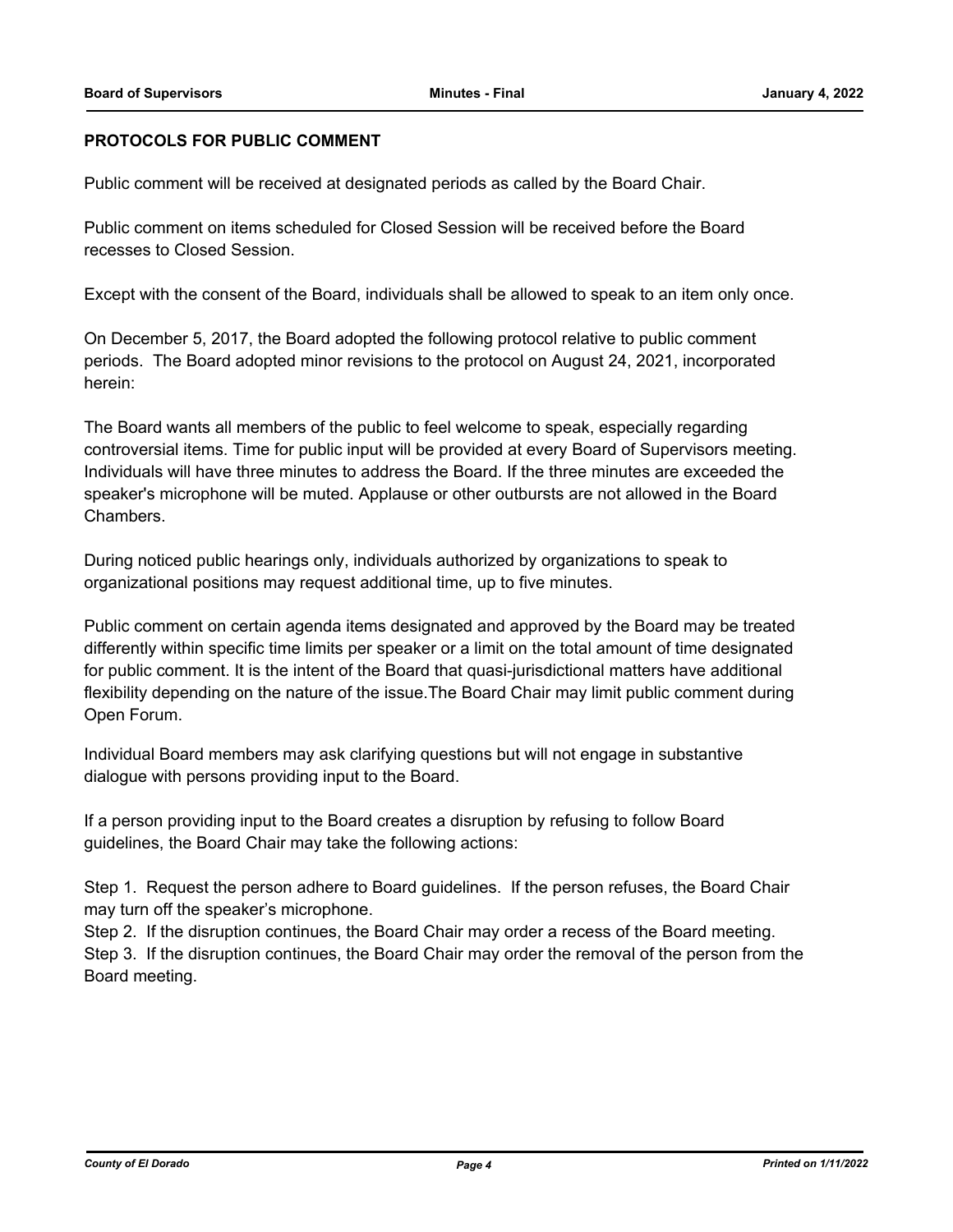#### **9:00 A.M. - CALLED TO ORDER**

Present: 5 - Supervisor Novasel, Supervisor Hidahl, Supervisor Parlin, Supervisor Thomas and Supervisor Turnboo

# **INVOCATION AND PLEDGE OF ALLEGIANCE TO THE FLAG**

**Chaplain Betsy Vanderpool of the Sierra Chaplaincy gave the Invocation. Supervisor Parlin led the Pledge of Allegiance to the Flag.**

**County Counsel made the following statement as to the addition of an item being added to today's Agenda. Government Code section 54954.2(b)(2) allows an item to be added to the Agenda after the Agenda is posted upon a determination by two-thirds vote of the members of a legislative body present at the meeting that there is a need to take immediate action and the need for the action came to the attention of the local Agency subsequent to the Agenda being posted. This item did not come to the Chief Administrative Office's attention until the past weekend and there is an urgent need to provide immediate assistance to the effected individuals.**

**A motion was made by Supervisor Thomas, seconded by Supervisor Hidahl to add Urgency Item 42 to the Agenda for today's Board meeting as a Department Matter. Passed 5-0.**

# **DEPARTMENT MATTERS (Items in this category may be called at any time)**

**42.** [22-0088](http://eldorado.legistar.com/gateway.aspx?m=l&id=/matter.aspx?key=30988) Chief Administrative Office recommending the Board consider the following: 1) Accept a donation up to \$10,000 from the El Dorado Community Foundation for the purpose of providing emergency lodging to individuals during a proclaimed local emergency; and 2) Authorize the Chief Administrative Officer to expend up to \$10,000 from the General Fund in FY 2022-23 to provide emergency lodging if needs exceed the donated amount, and make a finding that the utilization of these funds for this purpose provides a public benefit to the community by helping to preserve life. **FUNDING:** General Fund/Donation from the El Dorado Community

Foundation.

*Public Comment: A. Nevis*

**A motion was made by Supervisor Hidahl, seconded by Supervisor Turnboo to Approve this matter.**

**Yes:** 5 - Novasel, Hidahl, Parlin, Thomas and Turnboo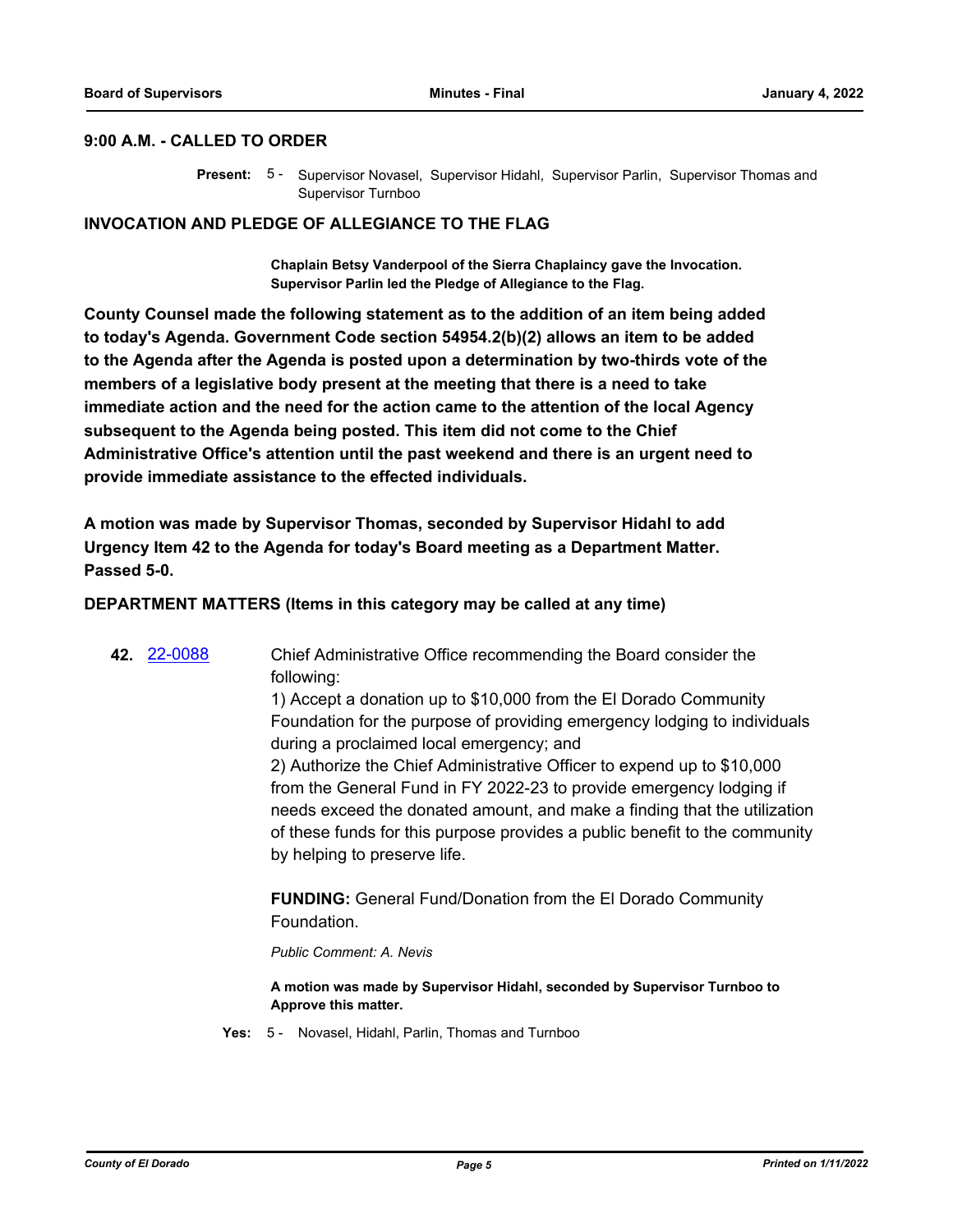## **ADOPTION OF THE AGENDA AND APPROVAL OF CONSENT CALENDAR**

*Public Comment: K. Payne, K. Greenwood, M. Rodriguez, S. Taylor, T. Doyle, R. Michelson*

**A motion was made by Supervisor Thomas, seconded by Supervisor Hidahl to Adopt the Agenda and Approve the Consent Calendar with the following changes: Supervisor Thomas thanked Joshua Castro for his service. Continue item 26 off Calendar. Pull item 40 for discussion. Add Urgency Item 42 to the Agenda for today's Board meeting as a Department Matter.**

**Yes:** 5 - Novasel, Hidahl, Parlin, Thomas and Turnboo

The Board may make any necessary additions, deletions or corrections to the agenda including moving items to or from the Consent Calendar and adopt the agenda and the Consent Calendar with one single vote. A Board member may request an item be removed from the Consent Calendar for discussion and separate Board action. At the appropriate time as called by the Board Chair, members of the public may make a comment on matters on the Consent Calendar prior to Board action.

#### **9:00 A.M. - TIME ALLOCATION (Items will not be heard prior to time stated)**

| 22-0042 | Election of the Chair, Vice Chair and Second Vice Chair of the El Dorado<br>County Board of Supervisors for 2022.                                                                                                                                                                                             |
|---------|---------------------------------------------------------------------------------------------------------------------------------------------------------------------------------------------------------------------------------------------------------------------------------------------------------------|
|         | Public Comment: S. Taylor, K. Payne, K. Greenwood, M. Rodriguez, R. Michelson                                                                                                                                                                                                                                 |
|         | A motion was made by Supervisor Novasel, seconded by Supervisor Thomas to<br>make the following appointments for the El Dorado County Board of Supervisors<br>for $2022$ :<br><b>Supervisor Parlin - Chair</b><br><b>Supervisor Thomas - First Vice Chair</b><br><b>Supervisor Hidahl - Second Vice Chair</b> |

**Yes:** 5 - Novasel, Hidahl, Parlin, Thomas and Turnboo

#### **Welcome from the new Chair of the Board of Supervisors for the Year 2022.**

**Supervisor Parlin thanked the Board for giving her the opportunity to Chair the Board meetings for 2022 and welcomed all. Supervisor Parlin explained Board Protocols and why they are important.**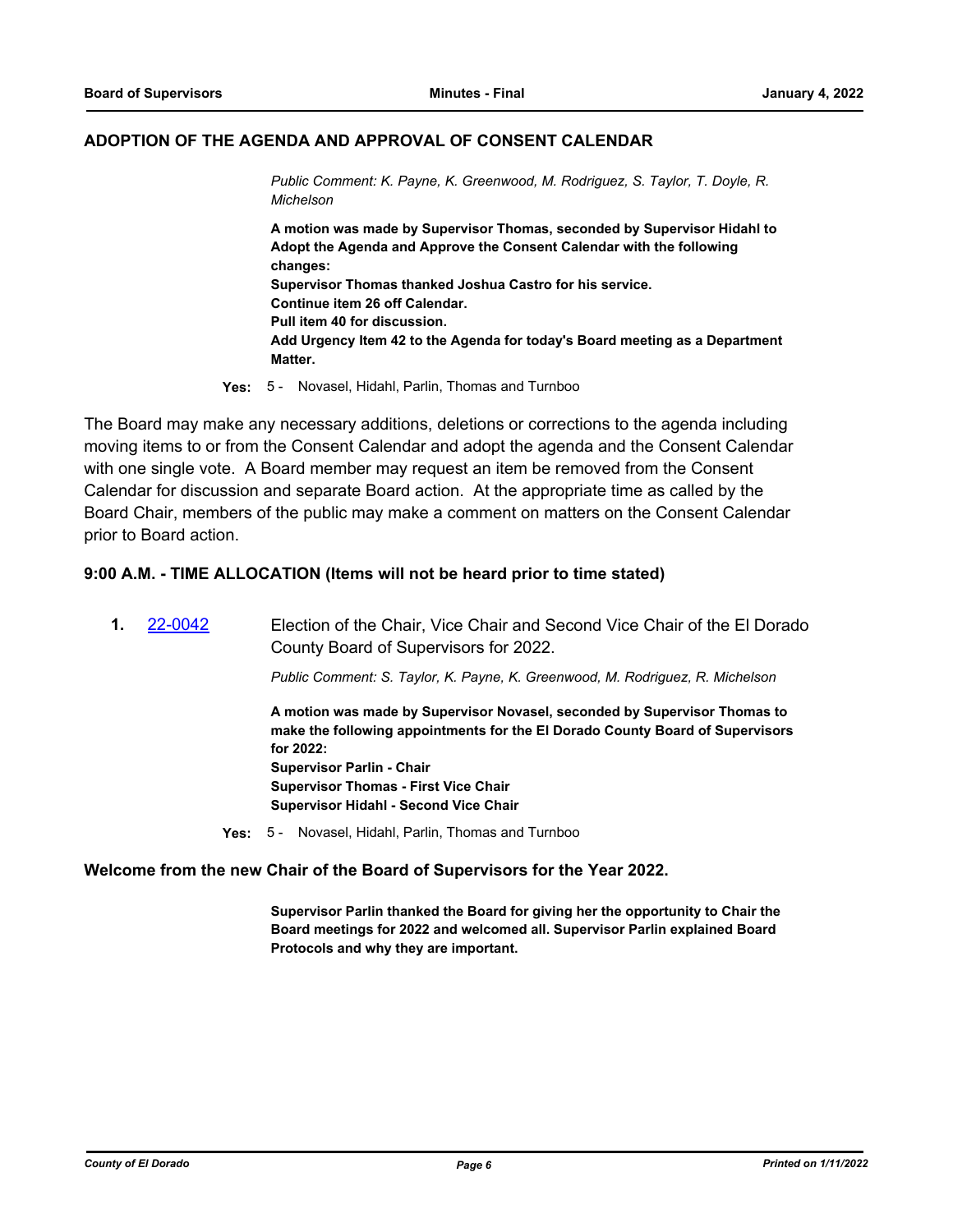# **CONSENT CALENDAR**

**2.** [22-0022](http://eldorado.legistar.com/gateway.aspx?m=l&id=/matter.aspx?key=30922) Clerk of the Board recommending the Board approve the Minutes from the regular meeting of the Board of Supervisors on December 14, 2021.

**This matter was Approved on the Consent Calendar.**

# **GENERAL GOVERNMENT - CONSENT ITEMS**

**3.** [22-0030](http://eldorado.legistar.com/gateway.aspx?m=l&id=/matter.aspx?key=30930) Chief Administrative Officer recommending the Board adopt and authorize the Chair to sign Resolution **007-2022** amending the current Personnel Allocation Resolution to add 2.1 full time equivalent (FTE) allocations that were included in the Fiscal Year 2021-22 Adopted Budget but not added to the Personnel Allocation including: 1) 0.1 FTE EMS Agency Medical Director allocation in the Chief Administrative Office; 2) 1.0 FTE Grounds Maintenance Worker I/II allocation in the Chief Administrative Office; 3) 0.5 FTE Sr. Office Assistant allocation in Information Technologies Department; and 4) 0.5 FTE Sr. Legal Secretary allocation in the Probation Department.

> **FUNDING:** 84% General Fund and 16% Ambulance Fees, Special Taxes.

**This matter was Approved and Resolution 007-2022 was Adopted upon Approval of the Consent Calendar.**

**4.** [21-1936](http://eldorado.legistar.com/gateway.aspx?m=l&id=/matter.aspx?key=30832) Chief Administrative Office, Emergency Medical Services and Emergency Preparedness and Response Division recommending the Board adopt and authorize the Chair to sign Resolution **003-2022**  amending the current Personnel Allocation to delete 1.00 FTE Community Health Advocate and add 1.00 FTE Administrative Technician in the Chief Administrative Office.

**FUNDING:** California Department of Public Health grant funding.

**Resolution 003-2022 was Adopted upon Approval of the Consent Calendar.**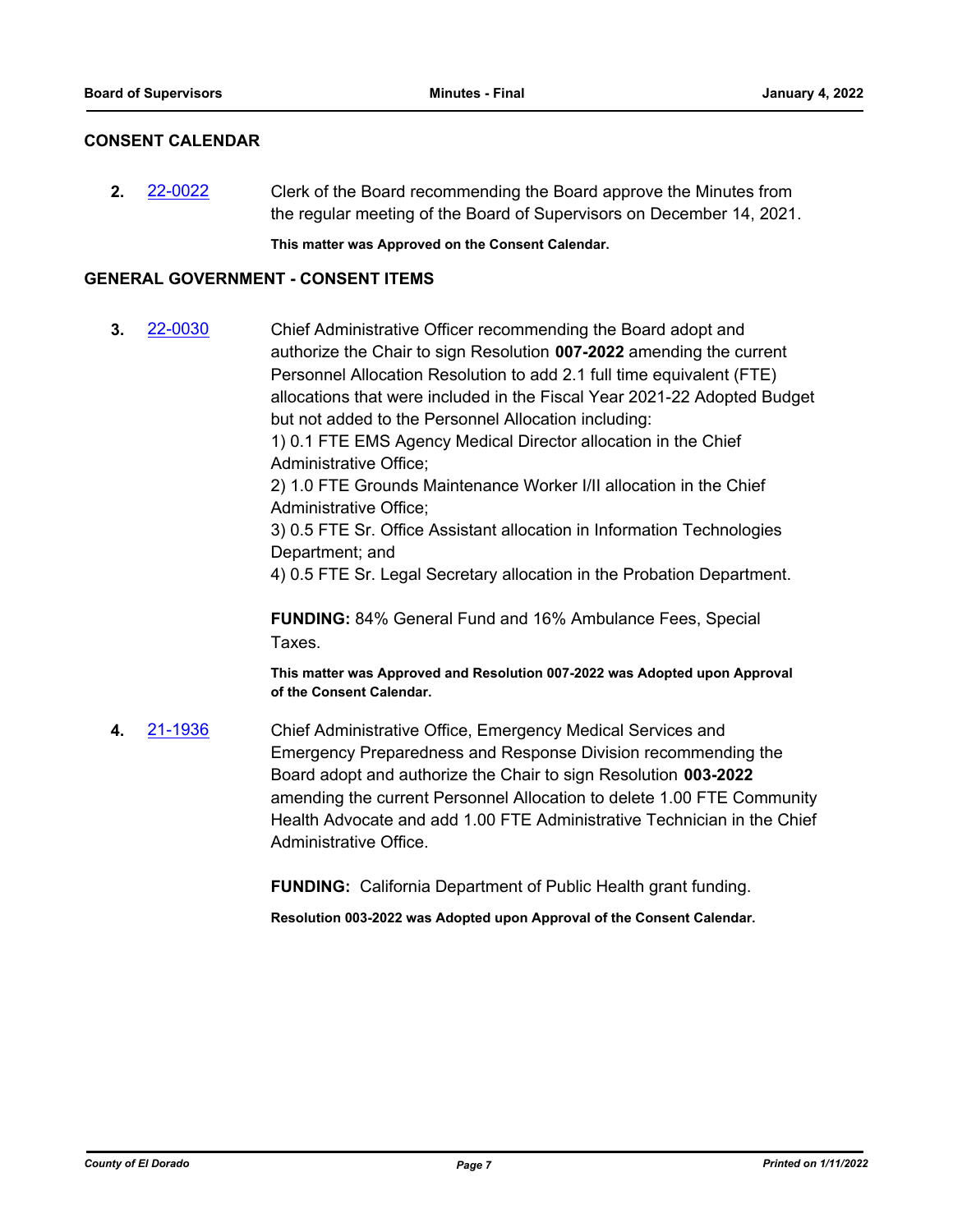**5.** [21-1694](http://eldorado.legistar.com/gateway.aspx?m=l&id=/matter.aspx?key=30589) Chief Administrative Office, Emergency Medical Services Agency and Emergency Preparedness & Response Division (EMSA), recommending the Board:

> 1) Make a finding in accordance with Section 3.13.030 of Ordinance 5116 that the work requires special skills and qualifications not expressly identified in County Classifications that are involved with the performance of the work; and

> 2) Approve and authorize the Chair to sign perpetual Agreement 6159 with FirstWatch Solutions, Inc., for the implementation, maintenance, and support of proprietary software for the purposes of aggregating and analyzing data from disparate information systems and tracking and identifying key data points to be used in evaluating, maintaining and improving the EMS System in an initial amount of \$327,971.81 for the first five (5) years.

**FUNDING:** Maddy's and Richie's Funds.

**This matter was Approved on the Consent Calendar.**

**6.** [21-1976](http://eldorado.legistar.com/gateway.aspx?m=l&id=/matter.aspx?key=30872) Chief Administrative Office, Procurement and Contracts Division, presenting a list of County surplus property and recommending the Board so declare and authorize disposal of same in accordance with the procedures outlined in the County's Purchasing Ordinance, Chapter 3.12 and Section 3.12.220 thereof.

**FUNDING:** Various.

**This matter was Approved on the Consent Calendar.**

**7.** [21-1969](http://eldorado.legistar.com/gateway.aspx?m=l&id=/matter.aspx?key=30865) Chief Administrative Office, Procurement and Contracts Division, recommending the Board declare a service weapon as surplus and approve the sale of the weapon to retiring Deputy Probation Officer Anne Landry.

> **FUNDING:** Funding received from the sale will be deposited into the General Fund.

**This matter was Approved on the Consent Calendar.**

**8.** [22-0013](http://eldorado.legistar.com/gateway.aspx?m=l&id=/matter.aspx?key=30913) Clerk of the Board, on behalf of the El Dorado County Early Care and Education Planning Council, recommending the Board authorize the Chair to sign the Certification Statement regarding the composition of Local Planning Council Membership as mandated by AB 1542.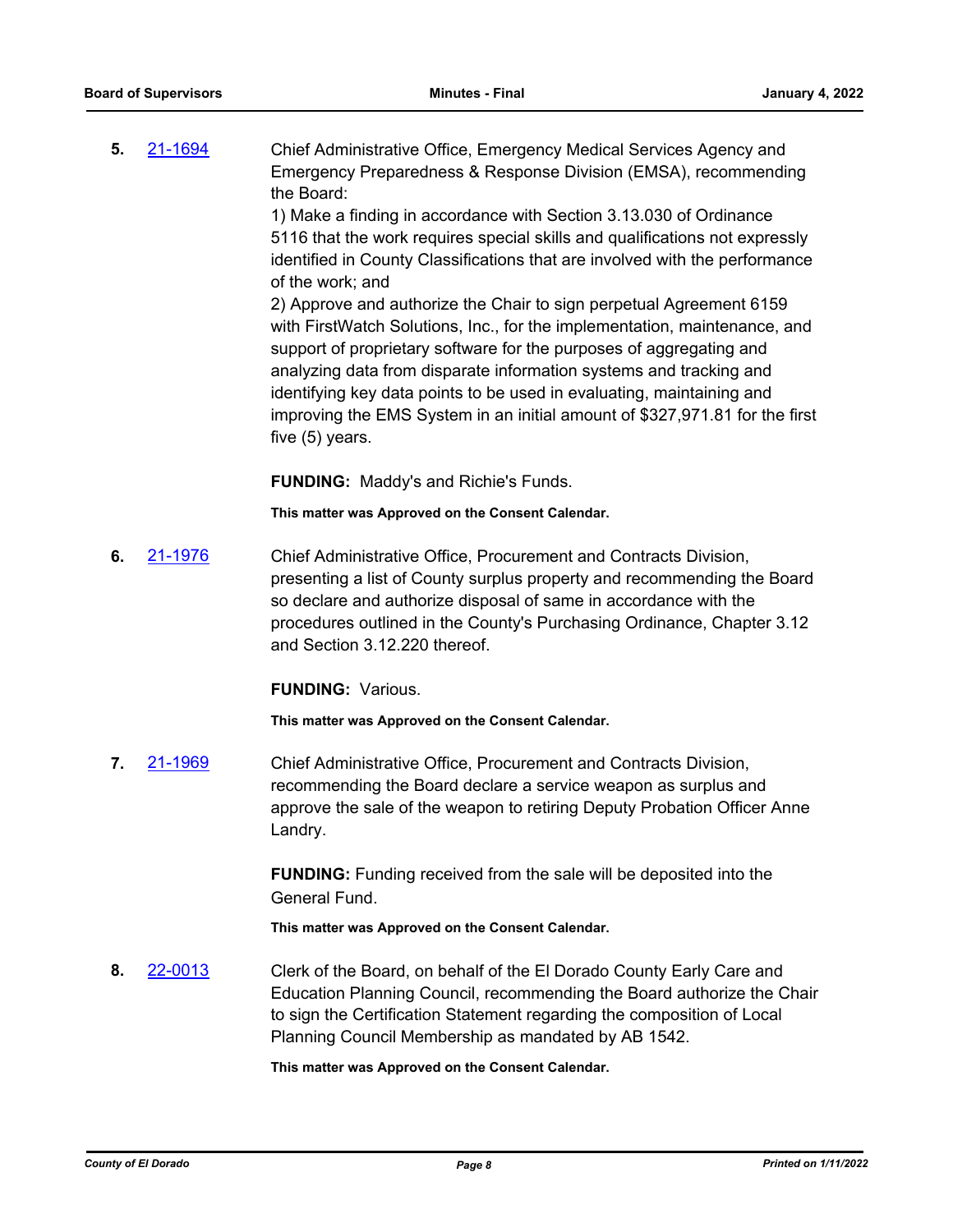**9.** [21-1937](http://eldorado.legistar.com/gateway.aspx?m=l&id=/matter.aspx?key=30833) Clerk of the Board recommending the Board make the following **Non-District specific** appointments to various Boards, Commissions or Committees for the terms stated.

#### **Agricultural Commission**

Reappoint Tim Neilsen, Livestock Industry Representative, Term Expiration 01/01/2026.

# **Behavioral Health Commission**

Appoint ten (10), Member, Term Expiration 1/1/2025.

# **Board of Appeals**

Reappoint Bill Carey, Community At Large, Term Expiration 1/1/2025. Reappoint Neil Moore, Structural Engineer, Term Expiration 1/1/2025. Reappoint Marilyn Ross, Construction Consultant, Term Expiration 1/1/2025.

# **Cameron Park Design Review Committee**

Reappoint Dyana Anderly, Resident, Term Expiration 1/1/2026. Reappoint Shane Kiley, Resident, Term Expiration 1/1/2026. Reappoint Vince K. Maloney, Business/Resident, Term Expiration 1/1/2026.

Appoint two (2), Resident, Term Expiration 1/1/2026.

#### **Cemetery Advisory Committee**

Reappoint Ramona Tripp-Verbeck, Native American Representative, Term Expiration 1/1/2024.

#### **Clean Tahoe Community - Board of Directors**

Appoint Karen Bender, Member, Term Expiration 1/1/2024.

#### **El Dorado County Child Abuse Prevention Council**

Appoint Melissa Mutzig, Law Enforcement, Term Expiration 1/1/2024.

#### **First 5 El Dorado Children and Families Commission**

Reappoint Ed Manansala, EdD, Education Representative, Term Expiration 1/1/2025. Reappoint Don Semon, El Dorado County Health Officer Representative, Term Expiration 1/1/2025.

# **Historical Museum Commission**

Reappoint Jeannette R. Barrett, Member-Local Chapter of the Daughters of the American Revolution, Term Expiration 1/1/2026. Reappoint E. Keith Berry, Member-El Dorado Western Railroad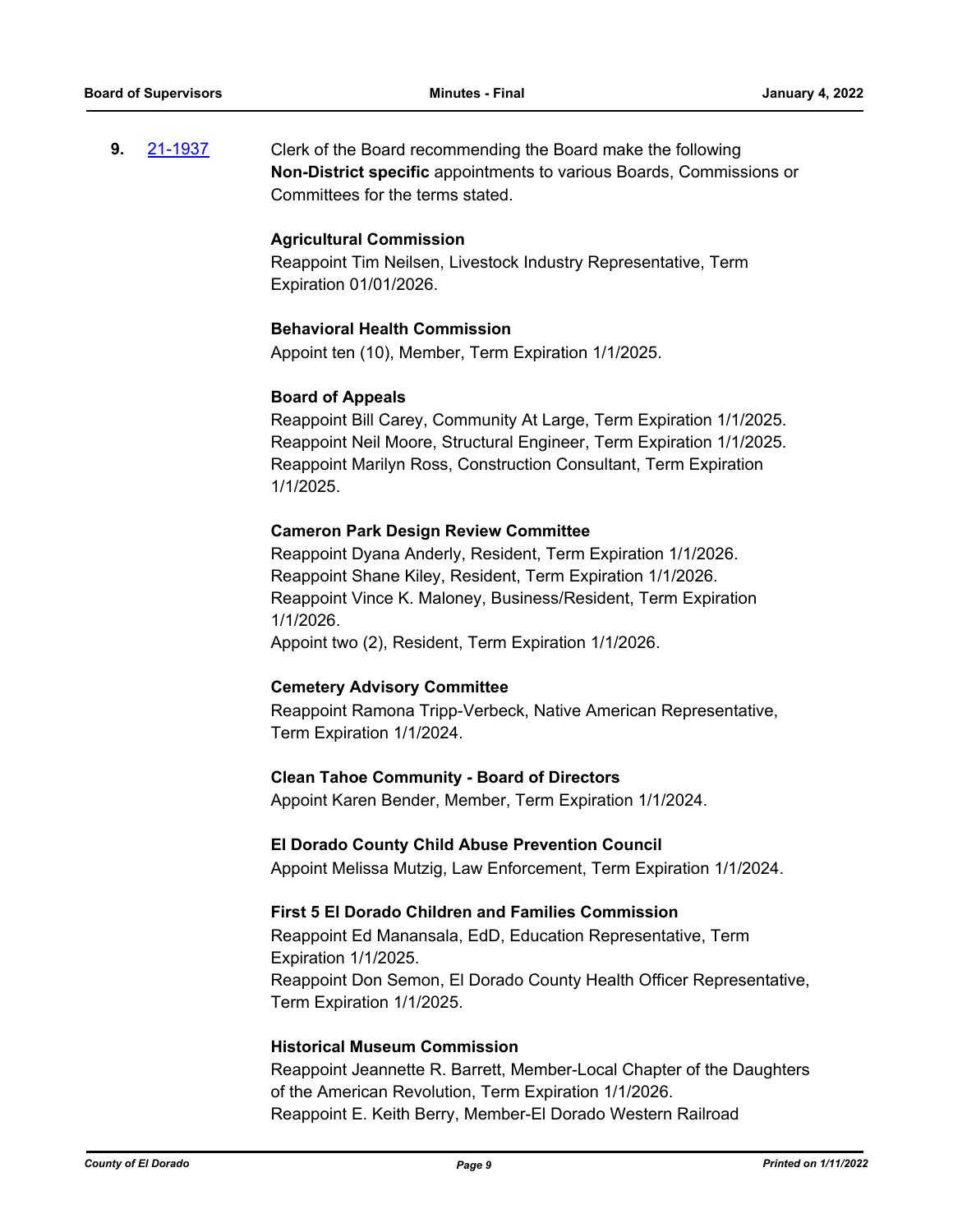Foundation, Term Expiration 1/1/2026.

#### **In-Home Supportive Services (IHSS) Advisory Committee**

Reappoint Ellen Yevdakimov, Consumer Representative, Term Expiration 1/1/2024.

Appoint one (1), Community Member, Term Expiration 1/1/2024. Appoint three (3), Consumer Representative, Term Expiration 1/1/2024. Appoint two (2), Provider Representative, Term Expiration 1/1/2024.

# **Law Library Trustees**

Appoint one (1), BOS-Designee, Term Expiration 1/1/2023.

# **Local Enforcement Agency Independent Hearing Panel**

Reappoint Ronald Duncan, Technical Expert, Term Expiration 1/1/2026.

# **Rural Counties Environmental Services Joint Powers Authority**

Appoint Jeffery Warren, Alternate Delegate-Solid Waste Authority, Term Expiration 1/1/2023. Reappoint Mark Moss, Alternate Delegate-Solid Waste Authority, Term Expiration 1/1/2023.

# **Tahoe Regional Planning Agency**

Reappoint Don Ashton, Member-2nd Alternate, Term Expiration 1/1/2023.

**This matter was Approved on the Consent Calendar.**

# **10.** [21-1993](http://eldorado.legistar.com/gateway.aspx?m=l&id=/matter.aspx?key=30889) Human Resources Department recommending the Board:

1) Approve and adopt the revised Health and Human Services Agency department-specific class specification: Animal Services Officer Supervisor (title change from Supervising Animal Control Officer); and 2) Adopt and authorize the Chair to sign Resolution **005-2022** to approve the abovementioned title change.

# **FUNDING:** N/A

**This matter was Approved and Resolution 005-2022 was Adopted upon Approval of the Consent Calendar.**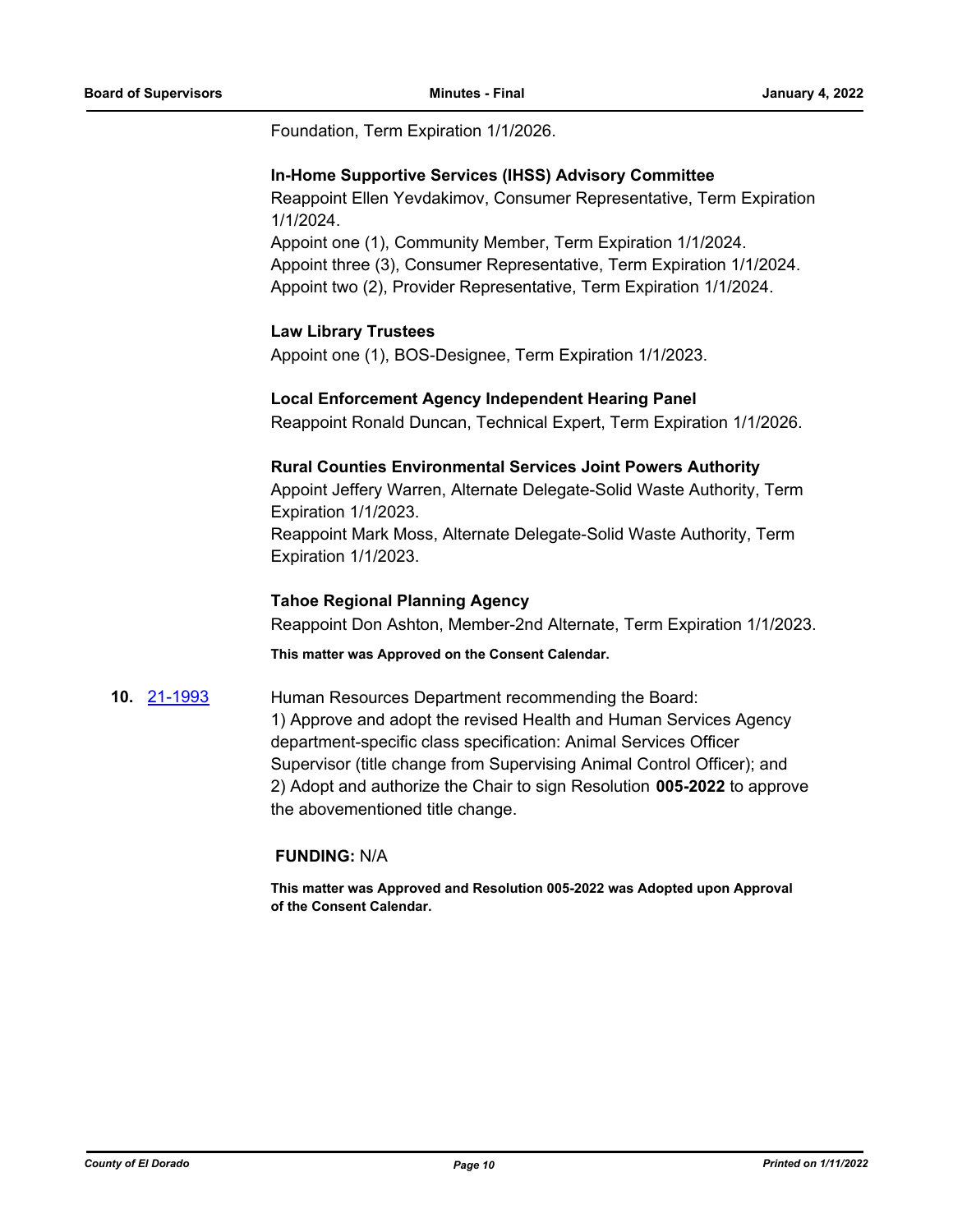**11.** [22-0029](http://eldorado.legistar.com/gateway.aspx?m=l&id=/matter.aspx?key=30929) Human Resources Department recommending the Board approve and authorize the Chair to sign Resolution **006-2022:** 1) Adopting a new salary scale for the Community Health Advocate and Defensible Space Inspector I/II/Sr classifications retroactive to November 20, 2021, to comply with the Memorandum of Understanding between the County of El Dorado and the El Dorado County Employees' Association, Local 1, AFSCME Council 57, representing employees in the General, Professional, and Supervisory bargaining units, Article 5, Section 1; 2) Authorizing the compensation of employee(s) in the Community Health Advocate classification for back pay resulting from the delay in implementation of the required salary increase; and 3) Waiving recovery of overpayment to employees in the Defensible Space Inspector I/II/Sr classifications made in accordance with the incorrect salary schedule previously effective the pay period including November 20, 2021 through pay period 01 of 2022 (December 31, 2021), as the sole incumbent has separated employment and the classifications are presently vacant.

# **FUNDING:** Various.

**Resolution 006-2022 was Adopted upon Approval of the Consent Calendar.**

# **12.** [22-0045](http://eldorado.legistar.com/gateway.aspx?m=l&id=/matter.aspx?key=30945) Supervisor Thomas recommending the Board: 1) Accept the resignation of Joshua Castro, Alternate on the Veterans Affairs Commission for District III; 2) Appoint to the Veterans Affairs Commission Stephanie Carlson, Alternate, District III, Term Expiration 01/01/2025; and 3) Approve and authorize the Chair to sign a Certificate of Appreciation to Joshua Castro for his service to the Veterans Affairs Commission and Veterans in El Dorado County. **This matter was Approved on the Consent Calendar.**

**Supervisor Thomas thanked Joshua Castro for his service.**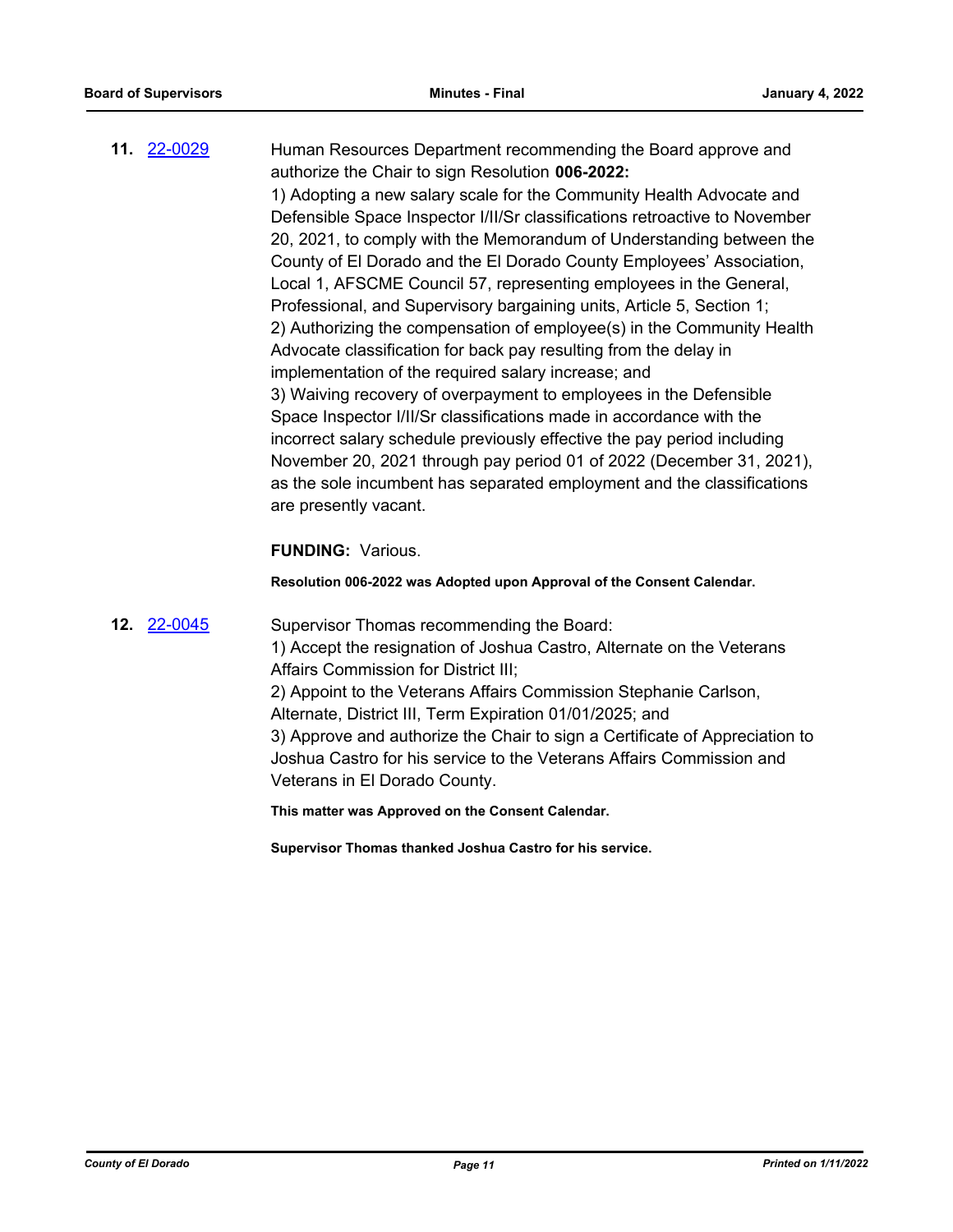#### **HEALTH AND HUMAN SERVICES - CONSENT ITEMS**

**13.** [21-1518](http://eldorado.legistar.com/gateway.aspx?m=l&id=/matter.aspx?key=30413) Health and Human Services Agency (HHSA) recommending the Board: 1) Make findings in accordance with County Ordinance 3.13.030 that it is appropriate to contract with Bi-Valley Medical Clinic, Inc., dba BAART Programs Carmichael, for the provision of Drug Medi-Cal Organized Delivery System Services services, provided under Agreement 5863 because (B) "Specialty skills and qualifications not expressly identified in classifications are involved in the performance of the work;" 2) Approve and authorize the Chair to sign Agreement for Services 5863 with Bi-Valley Medical Clinic, Inc., dba BAART Programs Carmichael, with a not-to-exceed amount of \$400,000, and for a term effective upon final execution through June 30, 2023; and 3) Authorize the HHSA Director, or designee, to execute further documents relating to Agreement 5863, contingent upon approval by County Counsel and Risk Management, including amendments which do not increase the maximum dollar amount or term of the Agreement.

> **FUNDING:** 70% Federal Medi-Cal, 5% State General Fund for Narcotic Treatment Program services, and 25% 2011 Realignment.

**This matter was Approved on the Consent Calendar.**

**14.** [21-1709](http://eldorado.legistar.com/gateway.aspx?m=l&id=/matter.aspx?key=30604) Health and Human Services Agency (HHSA) recommending the Board: 1) Authorize the HHSA Behavioral Health Director to sign Non-Financial MOU 5291 with California Correctional Health Care Services (CCHCS) Health Information Management (HIM) for the provision of electronic data sharing services provided under Agreement 5291 for a term of three (3) years effective upon final execution; and 2) Authorize the HHSA Behavioral Health Director to execute further documents relating to Agreement 5291, contingent upon approval by County Counsel, Risk Management, and IT, including amendments which do not increase the term of the MOU.

#### **FUNDING:** N/A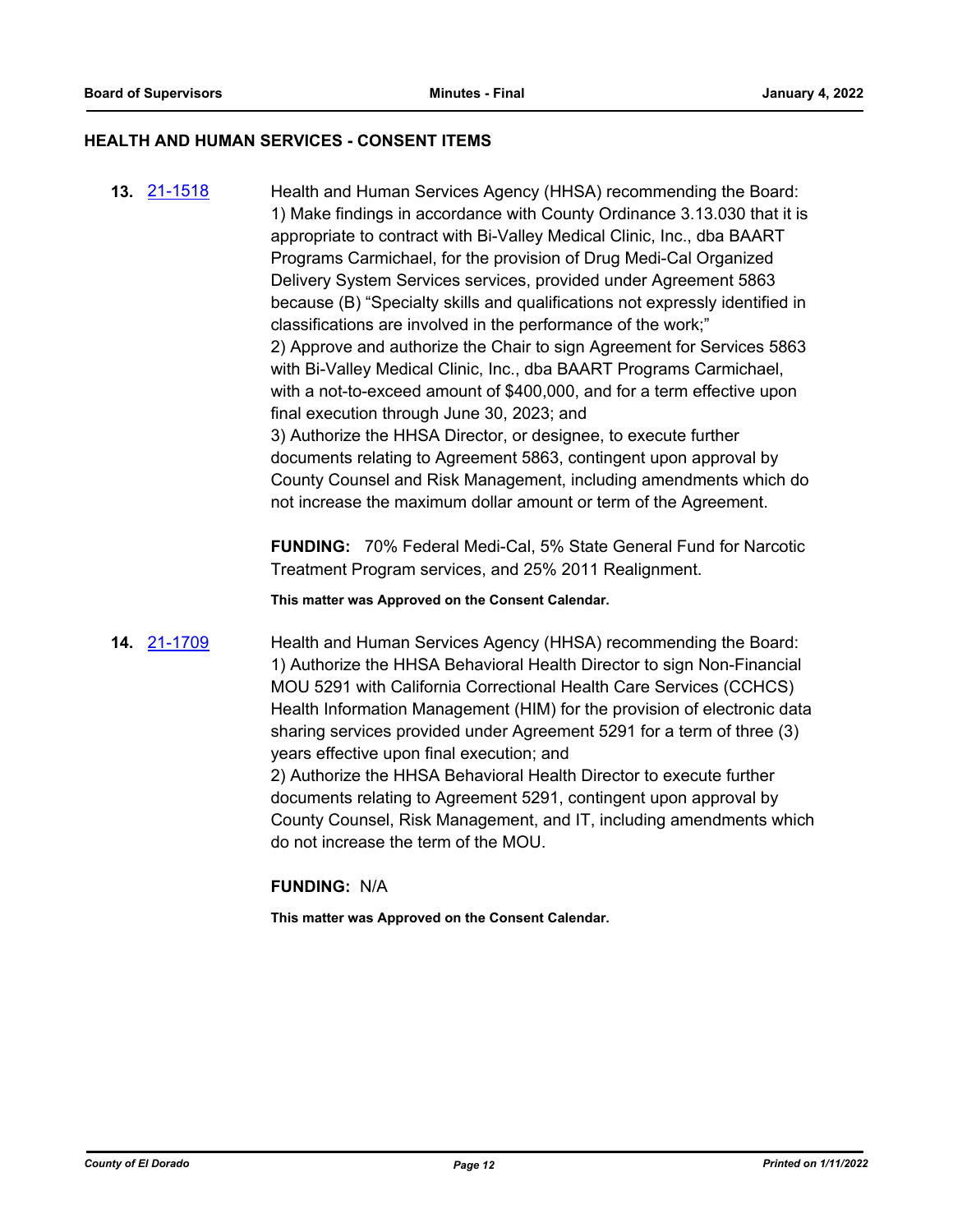| <b>15. 21-1710</b> | Health and Human Services Agency (HHSA) recommending the Board:<br>1) Make findings in accordance with County Ordinance 3.13.030 that it is<br>appropriate to contract with Koefran Industries for the provision of animal<br>carcass, hazardous waste carcass, and associated<br>medical/biohazardous waste disposal services for Animal Services,<br>provided under Agreement 5672 because "(B) "Specialty skills and<br>qualifications not expressly identified in classifications are involved in the<br>performance of the work;"<br>2) Approve and authorize the Chair to sign Agreement 5672 with Koefran<br>Industries, with a not-to-exceed (NTE) amount of \$90,000, and for the term<br>of January 4, 2022 through December 31, 2024; and<br>3) Authorize the HHSA Director or their designee to execute further<br>documents relating to Agreement 5672, contingent upon approval by<br>County Counsel and Risk Management, including amendments which do<br>not increase the maximum dollar amount or term of the Agreement. |
|--------------------|-------------------------------------------------------------------------------------------------------------------------------------------------------------------------------------------------------------------------------------------------------------------------------------------------------------------------------------------------------------------------------------------------------------------------------------------------------------------------------------------------------------------------------------------------------------------------------------------------------------------------------------------------------------------------------------------------------------------------------------------------------------------------------------------------------------------------------------------------------------------------------------------------------------------------------------------------------------------------------------------------------------------------------------------|
|                    | FUNDING: 100% General Fund.                                                                                                                                                                                                                                                                                                                                                                                                                                                                                                                                                                                                                                                                                                                                                                                                                                                                                                                                                                                                               |
|                    | This matter was Approved on the Consent Calendar.                                                                                                                                                                                                                                                                                                                                                                                                                                                                                                                                                                                                                                                                                                                                                                                                                                                                                                                                                                                         |
| 16. 21-1874        | Health and Human Services Agency (HHSA), Veteran Services Program,<br>recommending the Board:<br>1) Find that a public benefit is derived in reimbursing Fleet Reserve<br>Association (Branch 275) in the amount of \$600 and reimbursing<br>Veterans of Foreign Wars (Camerado Post 10165) in the amount of<br>\$600, for unrealized estimated donations for fundraising breakfasts that<br>the organizations cancelled due to the Veterans Memorial Building's<br>parking lot being used as a staging center to fight the Caldor Fire in<br>September 2021; and<br>2) Approve and authorize HHSA to pay \$600 to Fleet Reserve<br>Association (Branch 275) and pay \$600 to the Veterans of Foreign Wars<br>(Camerado Post 10165) for reimbursement of unrealized donations as<br>described in Attachment B and Attachment C.                                                                                                                                                                                                           |
|                    | <b>FUNDING: General Fund.</b>                                                                                                                                                                                                                                                                                                                                                                                                                                                                                                                                                                                                                                                                                                                                                                                                                                                                                                                                                                                                             |
|                    | This matter was Approved on the Consent Calendar.                                                                                                                                                                                                                                                                                                                                                                                                                                                                                                                                                                                                                                                                                                                                                                                                                                                                                                                                                                                         |
| <b>17.</b> 21-1952 | Health and Human Services Agency recommending the Board approve<br>and adopt the revised Board of Supervisors Policy F-2 "Animal Shelter<br>Private Donor Recognition Policy," attached hereto as Attachment A, to<br>incorporate minor updates and extend the sunset review date.                                                                                                                                                                                                                                                                                                                                                                                                                                                                                                                                                                                                                                                                                                                                                        |

**FUNDING:** Private Donations.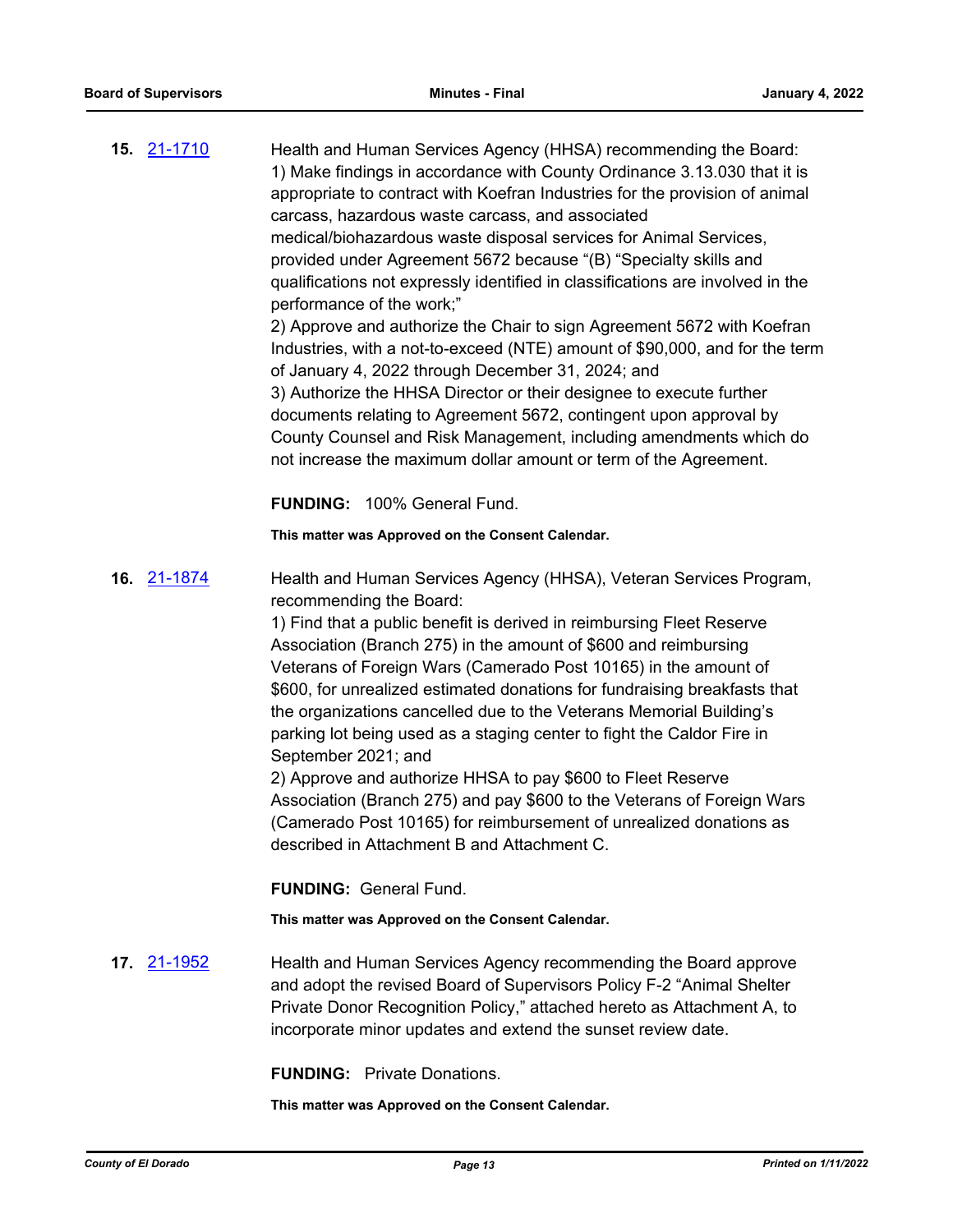**18.** [21-1972](http://eldorado.legistar.com/gateway.aspx?m=l&id=/matter.aspx?key=30868) Health and Human Services Agency (HHSA) recommending the Board: 1) Adopt and authorize the Chair to sign Resolution **004-2022** revising the authorization of the HHSA Director to apply for and accept the California Department of Housing and Community Development's (HCD) Housing Navigation Program (HNP) Round 2 Allocation Award, in the amount of \$26,855, effective upon execution through June 30, 2024, to assist young adults in foster care, ages 18 to 21, secure and maintain transitional housing; and

> 2) Rescind Resolution 140-2021, upon adoption of Resolution 004-2022 that replaces Resolution 140-2021.

**FUNDING:** State Funding: 100% California Department of Housing and Community Development.

**This matter was Approved and Resolution 004-2022 was Adopted upon Approval of the Consent Calendar.**

**19.** [21-1997](http://eldorado.legistar.com/gateway.aspx?m=l&id=/matter.aspx?key=30893) Health and Human Services Agency recommending the Board: 1) Accept, with gratitude, an initial distribution of \$25,086.55 from the Valerie E. Kimura Trust, dated March 12, 1992, as amended and restated December 29, 2016, (Trust) to the County of El Dorado, Animal Services; and

2) Authorize the Health and Human Services Agency Director, or designee, to execute document(s) relating to distribution(s) from the Trust.

**FUNDING:** Valerie E. Kimura Trust.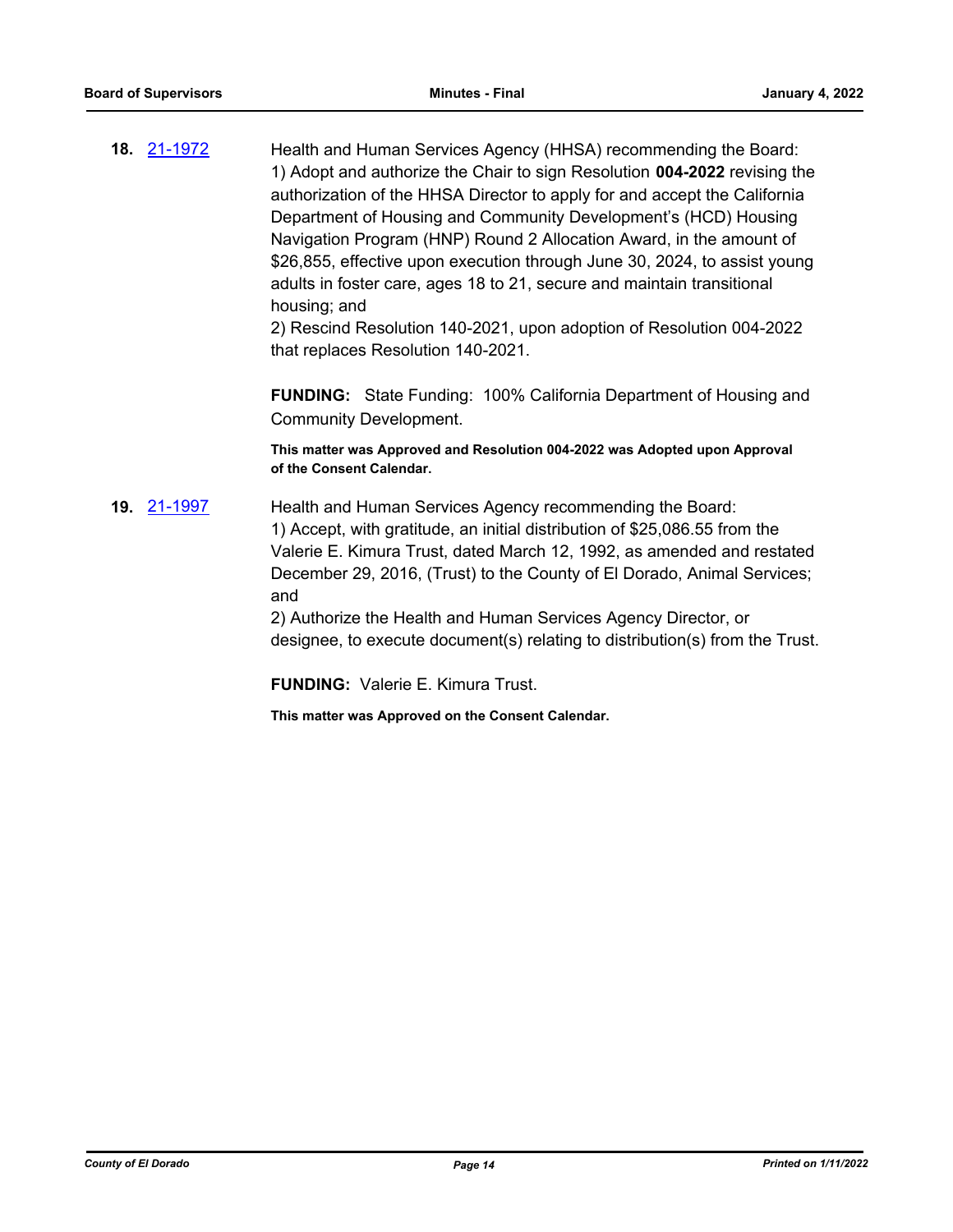#### **LAND USE AND DEVELOPMENT - CONSENT ITEMS**

**20.** [21-1738](http://eldorado.legistar.com/gateway.aspx?m=l&id=/matter.aspx?key=30633) Environmental Management recommending the Board approve and authorize the Chair to sign a budget transfer request to increase revenues and appropriations for both the Oil Payment Program and City County Payment Program Special Revenue Funds in order to draw down previous years deferred grant revenues in Fiscal Year 2021-22. (4/5 vote required)

> **FUNDING:** Oil Payment Program and City County Payment Program grant funds.

**This matter was Approved on the Consent Calendar.**

**21.** [21-1925](http://eldorado.legistar.com/gateway.aspx?m=l&id=/matter.aspx?key=30821) Department of Transportation recommending the Board approve and authorize the Chair to sign the First Amendment to Agreement for Services 3480 with Crawford & Associates, Incorporated to provide on-call geological, geotechnical, hydraulic, and hydrologic engineering support services, extending the performance period an additional two (2) years to February 11, 2024, increasing the not-to-exceed by \$100,000 for a total not-to-exceed of \$400,000, and updating contract language per California Department of Transportation federal funding requirements.

> **FUNDING:** Funding for various Capital Improvement Program and Environmental Improvement Program projects which will be provided by associated Federal, State, and Local funding sources. Local funding sources may include any combination of the following: Traffic Impact Fee Program, Missouri Flat Area Master Circulation and Financing Plan, Road Fund, Tribe Funds, Accumulative Capital Outlay, Developer Advanced Funds, Sacramento Municipal Utility District, and/or General Fund.

**This matter was Approved on the Consent Calendar.**

**22.** [21-1765](http://eldorado.legistar.com/gateway.aspx?m=l&id=/matter.aspx?key=30661) Department of Transportation recommending the Board adopt Resolution **002-2022**, delegating to the Director of Transportation the authority to sign Notices of Deed Restriction and Covenants to Indemnify the County of El Dorado for Variances.

**FUNDING:** Fees paid by applicants.

**Resolution 002-2022 was Adopted upon Approval of the Consent Calendar.**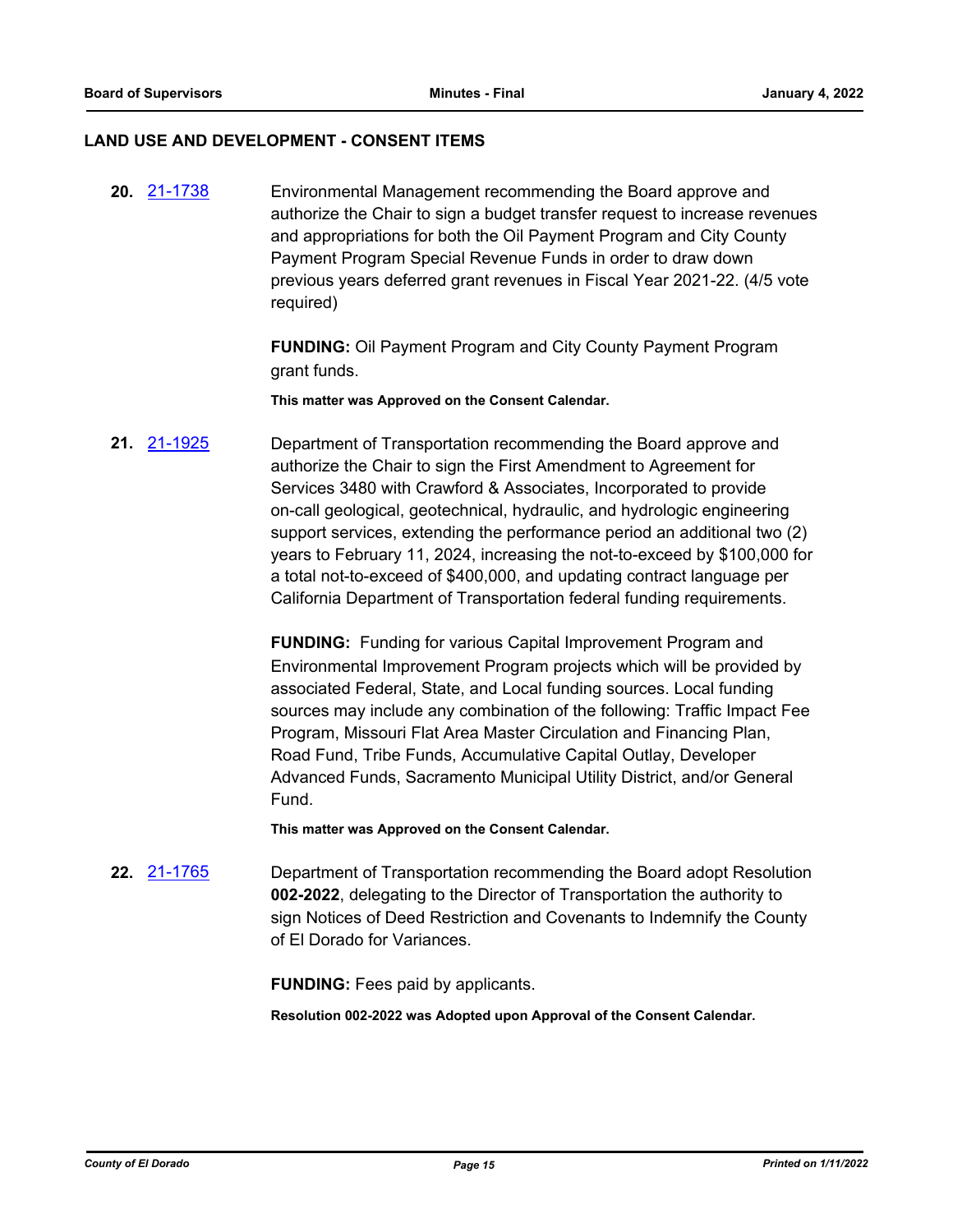**23.** [21-1816](http://eldorado.legistar.com/gateway.aspx?m=l&id=/matter.aspx?key=30712) Department of Transportation recommending the Board adopt and authorize the Chair to sign Resolution **001-2022** approving the performance period extension of Subdivision Improvement Agreements for projects referenced in the Resolution for one year from the current performance date if the project improvements are not completed by said date.

## **FUNDING:** N/A

#### **Resolution 001-2022 was Adopted upon Approval of the Consent Calendar.**

**24.** [21-1892](http://eldorado.legistar.com/gateway.aspx?m=l&id=/matter.aspx?key=30788) Department of Transportation recommending the Board consider the following:

> 1) Accept the subdivision improvements for Serrano Village J7, TM 18-1536, as complete;

2) Hold Performance Bond 0773107 in the amount of \$347,179.77, which is ten percent of the total cost of the subdivision improvements. This amount guarantees against any defective work, labor done, or defective materials furnished, which is to be released after one year if no claims are made;

3) Hold Laborers & Materialmens Bond 0773107 in the amount of \$1,735,898.84 for six months to guarantee payments to persons furnishing labor, materials, or equipment; and

4) Authorize the Clerk of the Board to release the respective Bonds after the required time periods upon written request by Transportation.

**FUNDING:** Developer Funded.

**This matter was Approved on the Consent Calendar.**

**25.** [21-1150](http://eldorado.legistar.com/gateway.aspx?m=l&id=/matter.aspx?key=30045) Planning and Building Department, Economic Development Division, and Chief Administrative Office recommending the Board approve and authorize the Purchasing Agent to sign Amendment III to Agreement 4555 with NEO Fiber, Inc., doing business as Neo Connect, for as-needed, ongoing staffing support and consulting services in support of American Rescue Plan Act-funded Broadband connectivity in the County, increasing the compensation amount by \$80,882 for a not-to-exceed amount of \$160,882, extending the term of the Agreement by one (1) year for a revised expiration date of January 29, 2023, and other minor administrative changes as necessary, with no changes to the scope of work.

> **FUNDING:** American Rescue Plan Act (ARPA) / Transient Occupancy Tax (TOT) funds.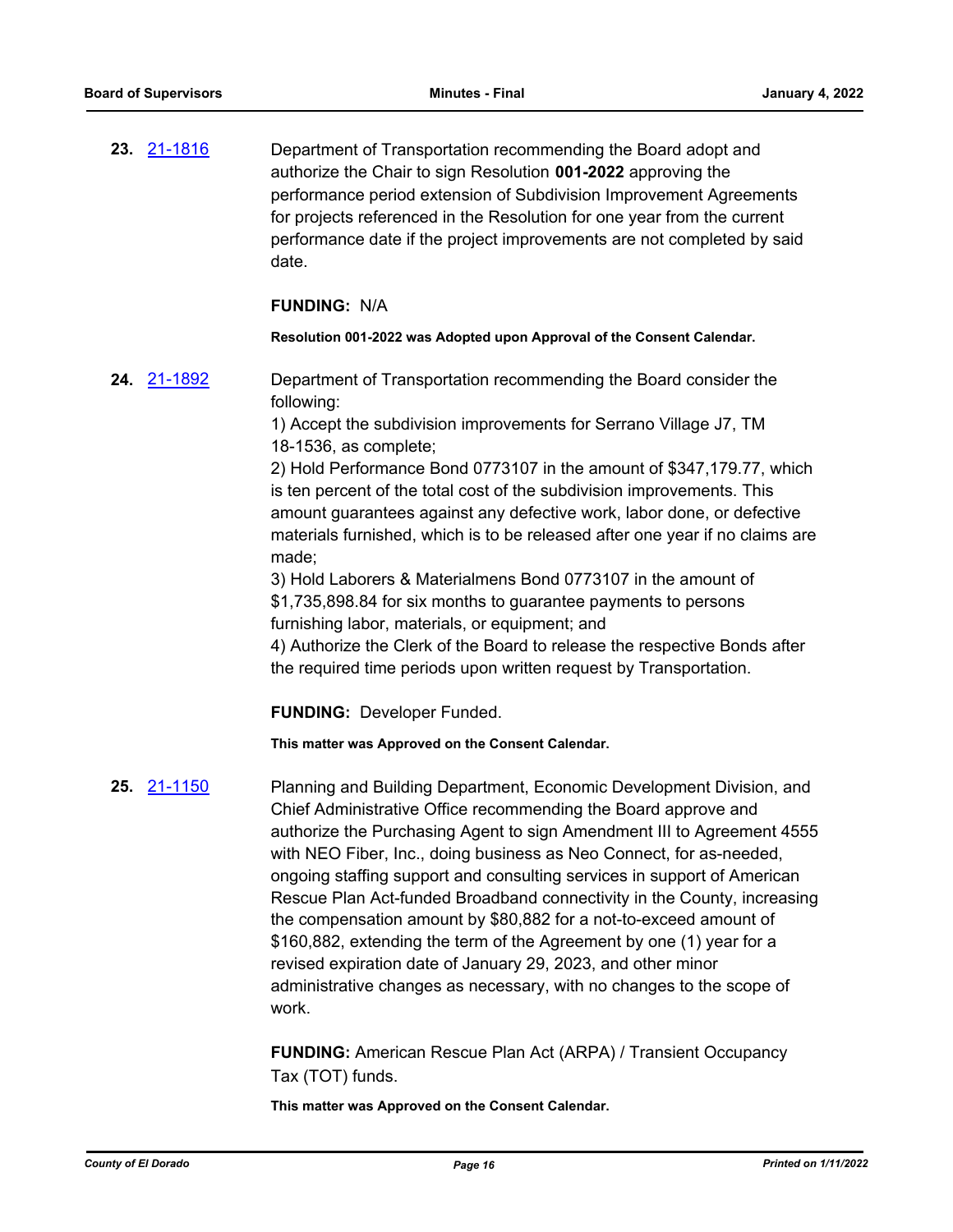# **LAW AND JUSTICE - CONSENT ITEMS**

**26.** [21-1601](http://eldorado.legistar.com/gateway.aspx?m=l&id=/matter.aspx?key=30496) Probation Department recommending the Board: 1) Approve and authorize the Chair to sign retroactive Amendment III to Agreement for Services 3977 with O'Connell Research, to extend the Agreement term end date from December 31, 2021, to December 31, 2022, due to extension of the Justice and Mental Health Collaboration Program (JMHCP) grant, for the provision providing research to assess the prevalence and outcomes of those with behavioral health needs, as well as developing analytics and data driven solutions for addressing the needs as part of the grant award for Stepping Up; and 2) Authorize the Purchasing Agent, or designee, to execute further documents relating to Contract 3977, including future amendments which do not increase the maximum dollar amount or term of the Contract, and

> **FUNDING:** 88% JMHCP grant, 12% AB109 (Public Safety Realignment Act).

contingent upon approval by County Counsel and Risk Management.

# **Staff requesting this item be Continued off Calendar.**

**This matter was Continued off Calendar upon Approval of the Consent Calendar.**

# **END CONSENT CALENDAR**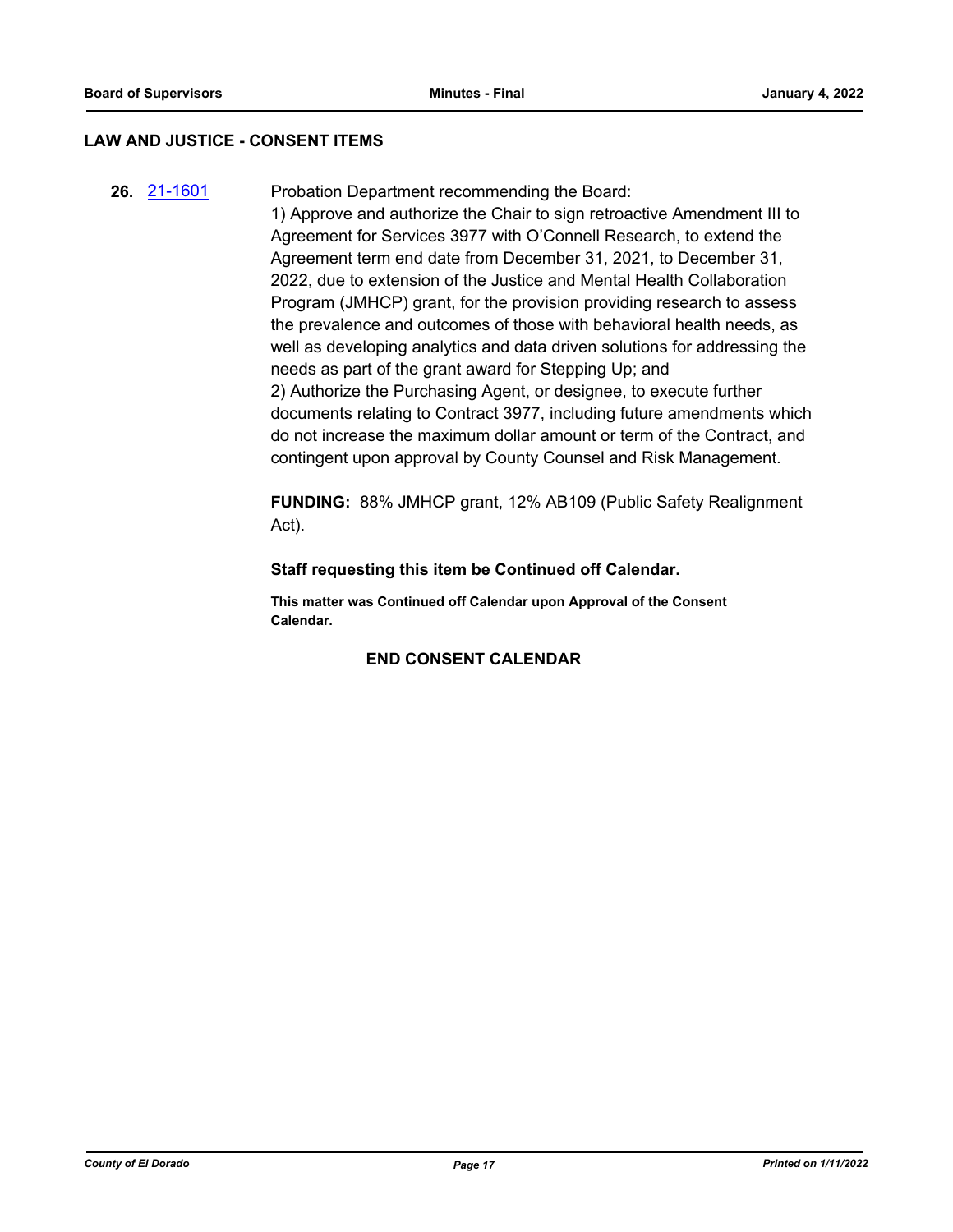#### **DEPARTMENT MATTERS (Items in this category may be called at any time)**

**27.** [22-0064](http://eldorado.legistar.com/gateway.aspx?m=l&id=/matter.aspx?key=30964) Supervisor Thomas recommending the Board accept the donation of property identified by Assessor's Parcel Number 331-400-002, located at 3447 Clemenger Drive, for the purpose of developing a Sports Complex in the community of Diamond Springs.

> *Public Comment: K. Payne, J. McKim-Hibbard, S. Taylor, K. Greenwood, J. Harper, R. Michelson, B. Veerkamp, K. Lishman*

**A motion was made by Supervisor Thomas, seconded by Supervisor Hidahl to: 1) Accept the donation of property identified by Assessor's Parcel Number 331-400-002, located at 3447 Clemenger Drive, for the purpose of developing a Sports Complex in the community of Diamond Springs; and 2) Direct staff to return to the Board with an item to authorize the Chair to sign a dedication agreement by the end of January 2022.**

**Supervisor Parlin registered a No vote on this matter due to the County not having an opportunity to do due diligence before taking ownership.**

- **Yes:** 4 Novasel, Hidahl, Thomas and Turnboo
- **Noes:** 1 Parlin

# **28.** [22-0075](http://eldorado.legistar.com/gateway.aspx?m=l&id=/matter.aspx?key=30975) Supervisor Novasel recommending the Board consider directing staff to discontinue the pursuit of the Homekey Round 2 NOFA application for the purchase of the Best Western Inn in Pollock Pines.

*Public Comment: M. Dion Perry, P. Vandergard, R. Michelson, S. Taylor, T. Doyle, D. Wolfson, K. Greenwood, L. Cauchon, F. Porter, B. Chapman, M. Rodriguez, T. Wallace*

**After the main motion was made, a substitute motion was made by Supervisor Hidahl to:**

**1) Direct staff to continue with the outreach activities which are currently planned that is within scope;**

**2) Conduct outreach meetings; and** 

**3) Return to the Board by February 22, 2022 with a draft presentation so that everything can be made available to the public.**

**Motion failed for lack of a second.**

**A motion was made by Supervisor Novasel, seconded by Supervisor Parlin to: 1) Direct staff to discontinue the pursuit of the Homekey Round 2 NOFA application for the purchase of the Best Western Inn in Pollock Pines; and 2) Focus efforts on the Strategic Plan.**

**Yes:** 3 - Novasel, Parlin and Turnboo

**Noes:** 2 - Hidahl and Thomas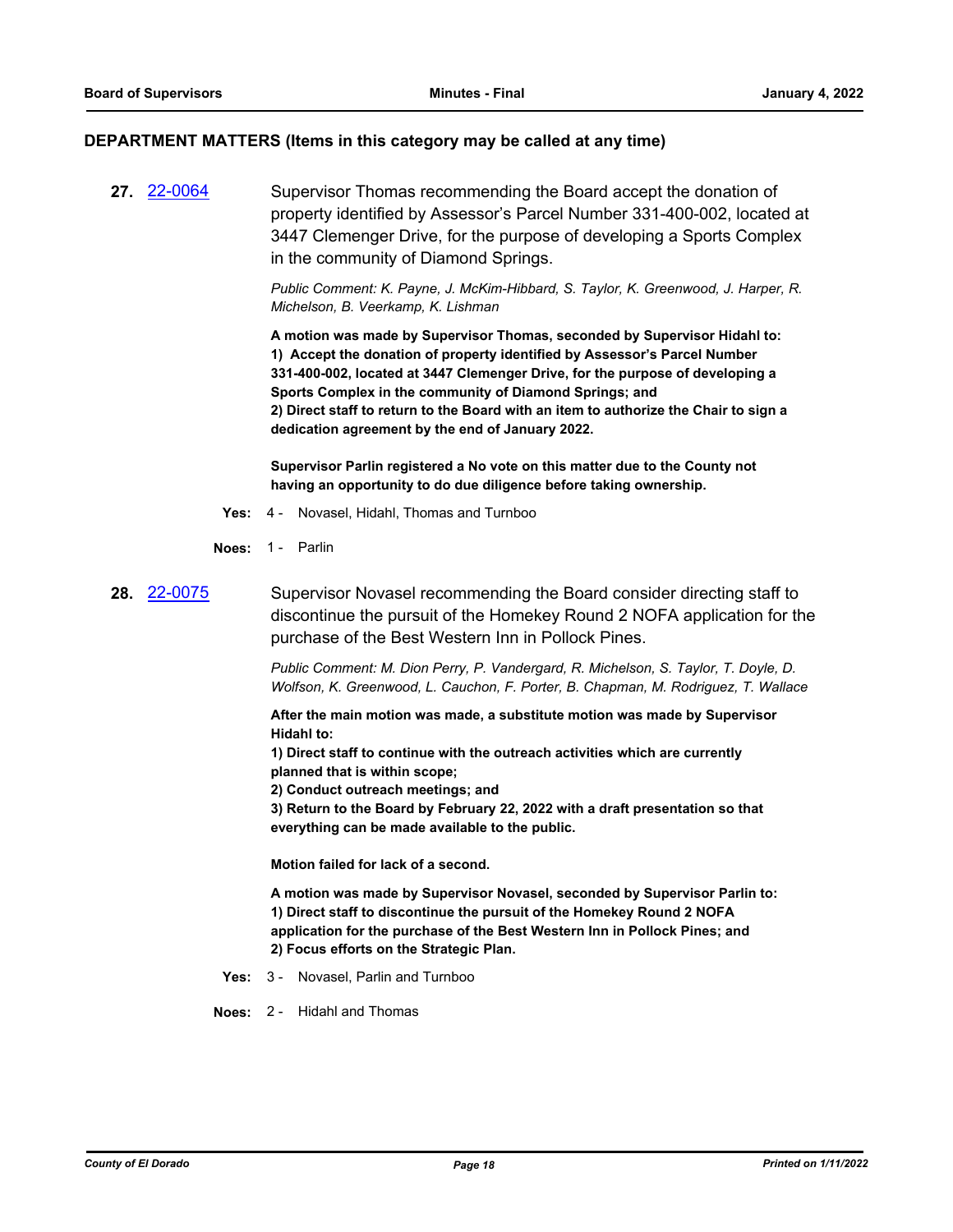| 29. 22-0027 | Chief Administrative Office recommending the Board:                         |
|-------------|-----------------------------------------------------------------------------|
|             | 1) Approve and authorize the Chair to sign Agreement 6269 between the       |
|             | El Dorado County Fair Association, Inc. (Association) and the County of     |
|             | El Dorado for the continued use, possession, and management of the          |
|             | fairgrounds property and annual county fair for an initial term ending June |
|             | 30, 2026, with automatic extensions of one year occurring every April 1;    |
|             | 2) Approve and authorize the Chair to sign a Calendar Year 2022 El          |
|             | Dorado County Fair Association Budget in the amount of \$1,609,148, as      |
|             | approved by the El Dorado County Fair Board of Directors at its             |
|             | December 8, 2021, meeting;                                                  |
|             | 3) Peceive a presentation on and file the following documents as outlined   |

3) Receive a presentation on and file the following documents, as outlined in Agreement 6269: a financial audit of the Association for calendar year 2020 and a five-year Strategic Plan for the period of 2021-2026 from the Association Chief Executive Officer; and

4) Approve an initial American Rescue Plan Act spending plan for the El Dorado County Fair Association allocated funds.

**FUNDING:** 65% Fair Association Raised Funds, 2% State Funds, and 33% American Rescue Plan Act Funds.

*Public Comment: K. Payne*

**A motion was made by Supervisor Thomas, seconded by Supervisor Parlin to Approve this matter.**

- **Yes:** 5 Novasel, Hidahl, Parlin, Thomas and Turnboo
- **30.** [21-1445](http://eldorado.legistar.com/gateway.aspx?m=l&id=/matter.aspx?key=30340) Department of Transportation recommending the Board adopt and authorize the Chair to sign Resolutions authorizing the submittal of a Parks and Water Bond Act of 2018 (Prop 68) for the following grant program applications to the State of California, Department of Parks and Recreation:

1) Resolution **008-2022** for El Dorado Trail/Missouri Flat Road Pedestrian Overcrossing, Capital Improvement Program (CIP) 97015/36109002, for the Rural Recreation and Tourism Program Grant Funds; and

2) Resolution **009-2022** for Depot Park Multigenerational Exercise Circuit and Parking Lot for the Regional Park Program Grant Funds.

**FUNDING:** Prop 68 for initial construction expenditures and General Fund for ongoing maintenance and repair/replacement expenditures.

*Public Comment: K. Payne*

**A motion was made by Supervisor Thomas, seconded by Supervisor Hidahl to Approve this matter and Adopt Resolutions 008-2022 and 009-2022.**

**Yes:** 5 - Novasel, Hidahl, Parlin, Thomas and Turnboo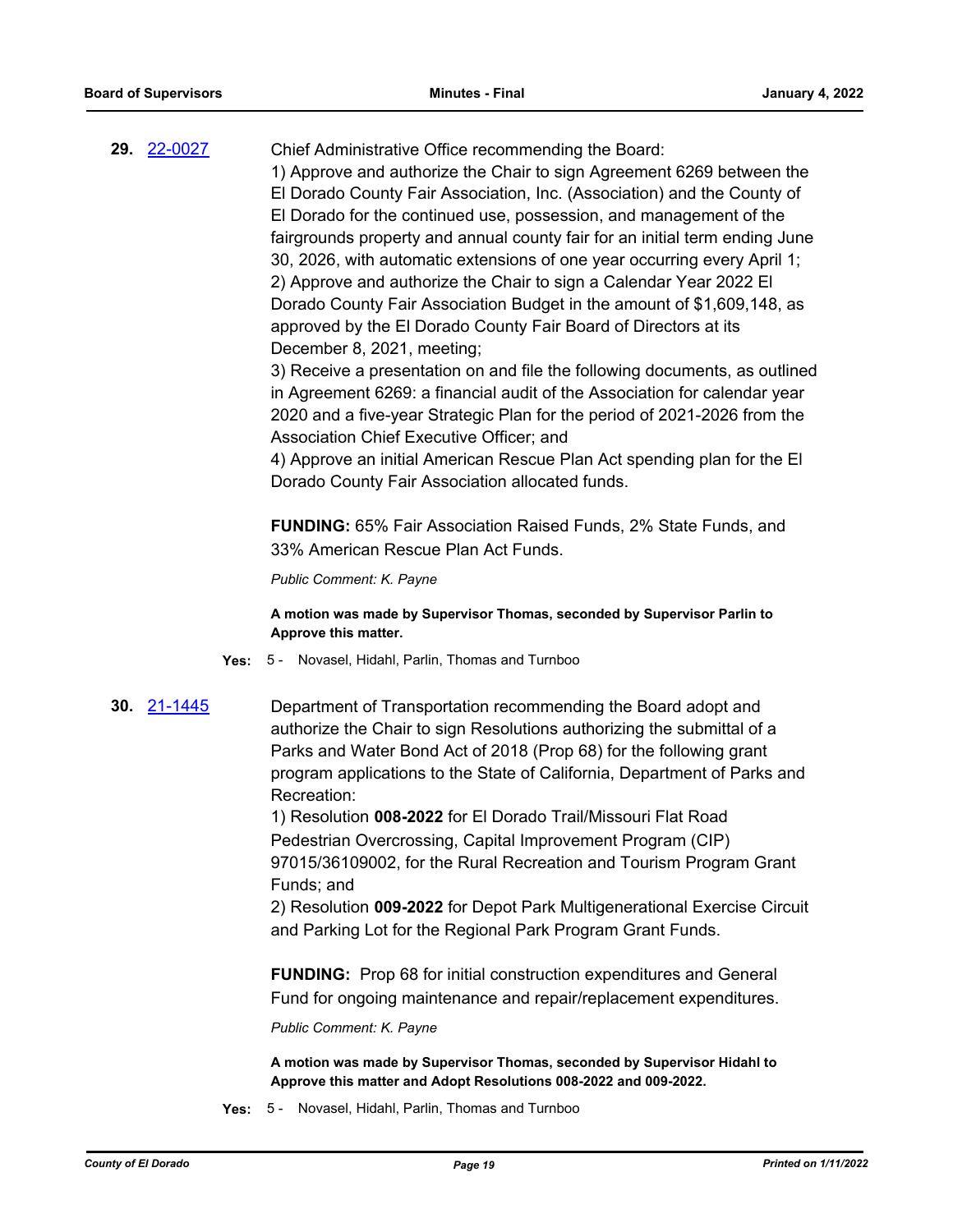|  | Clerk of the Board recommending the Board make Board Member<br>appointments to various Boards, Commissions or Committees for 2022:                                                                        |
|--|-----------------------------------------------------------------------------------------------------------------------------------------------------------------------------------------------------------|
|  | Abandoned Vehicle Abatement Service JPA<br>Appoint one (1) Member: Supervisor Thomas, since 2021<br>Appoint one (1) Alternate: Supervisor Hidahl, since 2021                                              |
|  | <b>Behavioral Health Commission</b><br>Appoint one (1) Member: Supervisor Thomas, since 2021                                                                                                              |
|  | California Identification Remote Access Network<br>Appoint one (1) Member: Current: Supervisor Hidahl, since 2017                                                                                         |
|  | <b>Capital Southeast Connector Joint Powers Authority</b><br>Appoint one (1) Member: Supervisor Hidahl, since 2017<br>Appoint one (1) Alternate: Supervisor Turnboo, since 2021                           |
|  | <b>Cemetery Advisory Committee</b><br>Appoint one (1) Member: Supervisor Parlin, since 2021<br>Appoint (1) Alternate: Shelley Wiley, since 2021                                                           |
|  | <b>Community Action Council</b><br>Appoint one (1) Member: Supervisor Turnboo & one (1) Alternate: Todd<br>White/Mark Treat, since 2021                                                                   |
|  | Appoint one (1) Member: Supervisor Thomas & one (1) Alternate: Karen<br>Feathers, since 2021<br>Appoint one (1) Member: Supervisor Parlin & one (1) Alternate: Shelley<br>Wiley, since 2021               |
|  | El Dorado County Commission for Youth and Families<br>Appoint one (1) Member: Supervisor Novasel, since 2020                                                                                              |
|  | El Dorado County Water Agency<br>Appoint one (1) Member: Supervisor Turnboo, since 2021<br>Appoint one (1) Member: Supervisor Thomas, since 2021<br>Appoint one (1) Member: Supervisor Parlin, since 2019 |
|  | El Dorado County Youth Commission<br>Appoint one (1) BOS Liaison: Supervisor Thomas, since 2021                                                                                                           |
|  | Evelyn Horn Scholarship Committee (must be from a District which<br>constitutes a major portion of the Western Slope)<br>Appoint one (1) Member - Chair: Supervisor Thomas, since 2021                    |
|  | Appoint one (1) Member - Vice Chair: Supervisor Turnboo, since 2021                                                                                                                                       |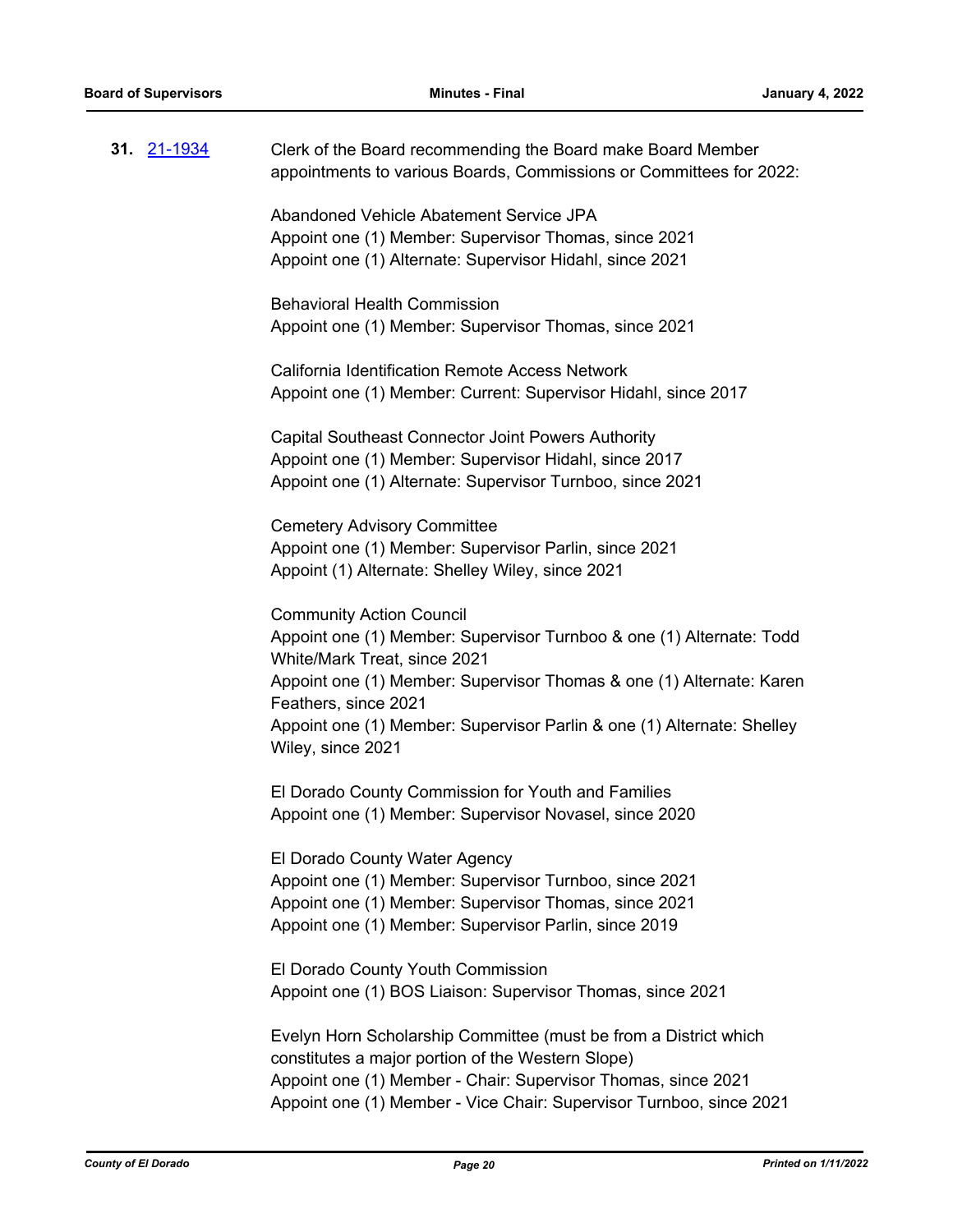First 5 El Dorado Children and Families Commission Appoint one (1) Member: Supervisor Novasel, since 2015

Golden Sierra Job Training Agency Appoint one (1) Member: Supervisor Parlin, since 2019 Appoint one (1) Alternate: Supervisor Turnboo, since 2021

Golden State Finance Authority (This committee is connected to RCRC. The representative for RCRC needs to be the same for this committee) Appoint one (1) Member: Supervisor Parlin, since 2019 Appoint one (1) Alternate: Supervisor Thomas, since 2021

Human Rights Commission Appoint one (1) Member: Supervisor Novasel, since 2018 Appoint one (1) Member: Supervisor Hidahl, since 2021

Local Agency Formation Commission (LAFCO) Appoint one (1) Member: Supervisor Hidahl, since 2020 Appoint one (1) Member: Supervisor Thomas, since 2021 Appoint one (1) Alternate: Supervisor Turnboo, since 2021

Local Enforcement Agency Independent Hearing Panel Appoint one (1) Member: Supervisor Turnboo, since 2021

Mountain Counties Air Basin Control Council Appoint one (1) Member: Supervisor Parlin, since 2019 Appoint one (1) Alternate: Supervisor Turnboo, since 2021

National Association of Counties (NACo) Appoint one (1) Member: Supervisor Parlin, since 2021 Appoint one (1) Alternate Member: Supervisor Thomas, since 2021

Rural Counties Environmental Services Joint Powers Authority Appoint one (1) Member: Supervisor Parlin, since 2019

Rural County Representatives of California (RCRC) Appoint one (1) Member: Supervisor Parlin, since 2019 Appoint one (1) Alternate Member: Supervisor Thomas, since 2021

Sacramento Area Council of Governments Appoint one (1) Member: Supervisor Thomas, since 2021 Appoint one (1) Alternate Member: Supervisor Parlin, since 2020

Sacramento-Placerville Transportation Corridor Joint Powers Authority Appoint one (1) Member: Supervisor Hidahl, since 2021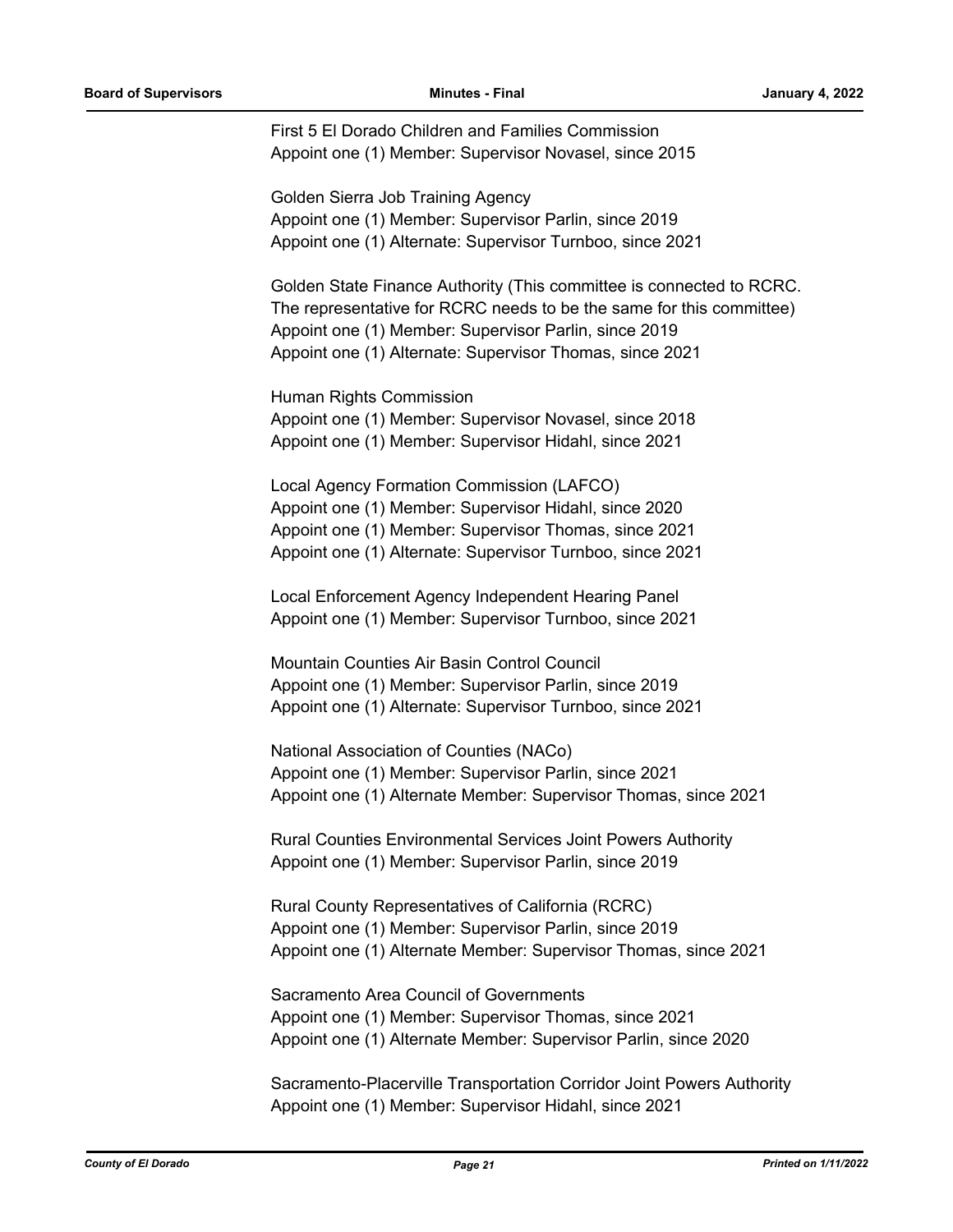Appoint one (1) Alternate Member: Supervisor Turnboo, since 2021

Sierra Nevada Conservancy Board Appoint one (1) Member: Supervisor Parlin, since 2019 Appoint one (1) Alternate Member: Supervisor Turnboo, since 2021

South Fork American River (SOFAR) Collaborative Appoint one (1) Member: Supervisor Parlin, since 2021 Appoint one (1) Alternate Member: Supervisor Turnboo, since 2021

South Lake Tahoe Basin Waste Management Authority Appoint one (1) Member: Supervisor Novasel, since 2015 Appoint one (1) Alternate Member: Supervisor Thomas, since 2021

South Lake Tahoe Recreation Facilities Joint Powers Authority Appoint one (1) Member: Supervisor Novasel, since 2015 Appoint one (1) Alternate Member: Supervisor Thomas, since 2021

South Tahoe Redevelopment Successor Agency Oversight Board Appoint one (1) Member: Supervisor Novasel, since 2016 Appoint one (1) Alternate Member: Supervisor Thomas, since 2021

Tahoe Conservancy Appoint one (1) Member: Supervisor Novasel, since 2015 Appoint one (1) Alternate Member: Supervisor Thomas, since 2021

Tahoe Regional Planning Agency Appoint one (1) Member: Supervisor Novasel, since 2015 Appoint one (1) 1st Alternate Member: Supervisor Thomas, since 2021

Tahoe Transportation District Appoint one (1) Member: Supervisor Novasel, since 2015 Appoint one (1) Alternate Member: Supervisor Thomas, since 2021

Transit Authority

Appoint one (1) Member: Supervisor Hidahl, since 2017 Appoint one (1) Member: Supervisor Turnboo, since 2021 Appoint one (1) Member: Supervisor Parlin, since 2021 Appoint one (1) Alternate: Supervisor Thomas, since 2021

Transportation Commission

Appoint one (1) Commissioner: Supervisor Hidahl, since 2017 Appoint one (1) Commissioner: Supervisor Turnboo, since 2021 Appoint one (1) Commissioner: Supervisor Thomas, since 2021 Appoint one (1) Commissioner: Supervisor Parlin, since 2019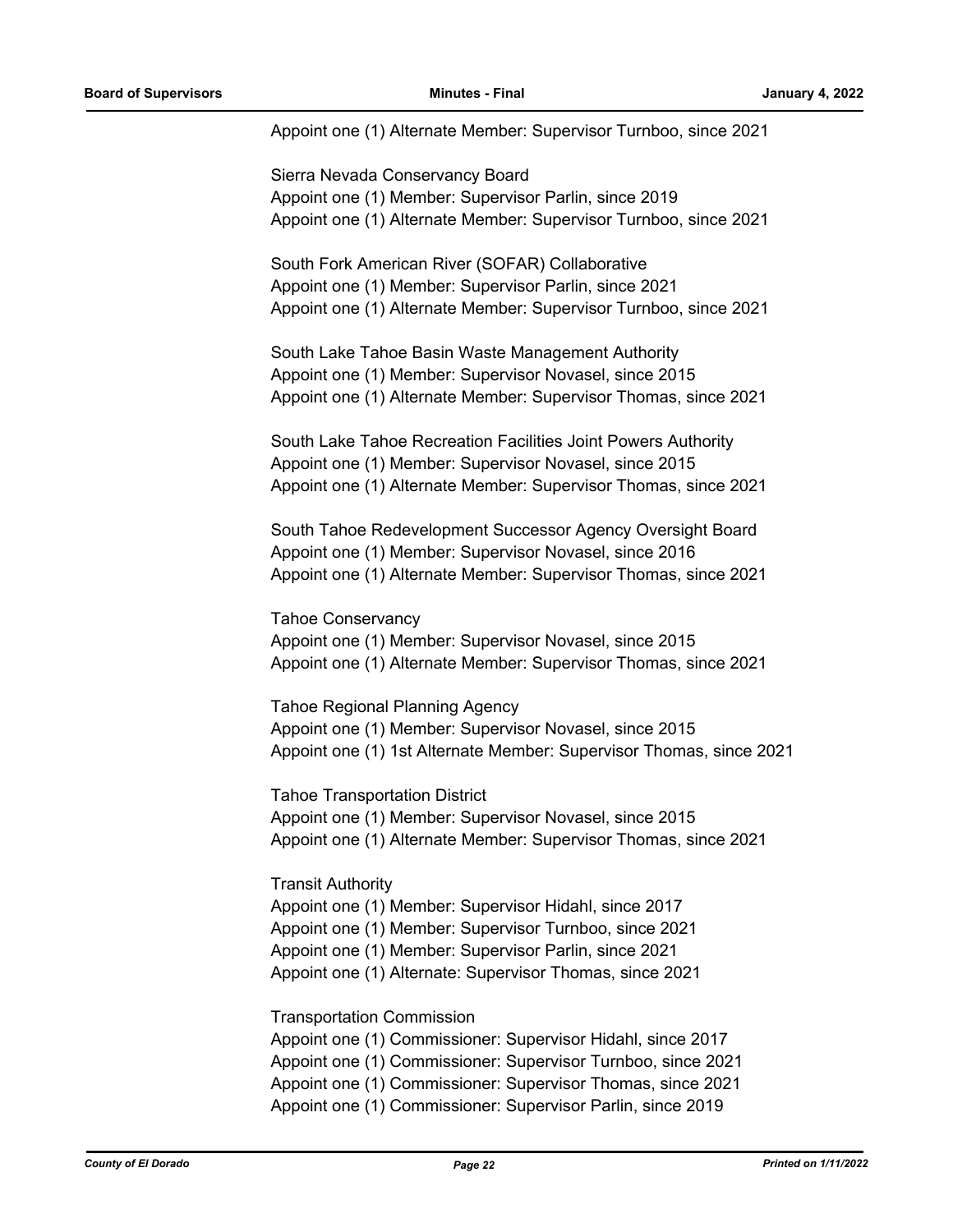University of California-Cooperative Extension (UCCE) Appoint one (1) Member: Supervisor Parlin, since 2021

**A motion was made by Supervisor Novasel, seconded by Supervisor Thomas to make the following appointments:**

**Abandoned Vehicle Abatement Service JPA Appoint one (1) Member: Supervisor Thomas, since 2021 Appoint one (1) Alternate: Supervisor Hidahl, since 2021**

**Behavioral Health Commission Appoint one (1) Member: Supervisor Thomas, since 2021**

**California Identification Remote Access Network Appoint one (1) Member: Current: Supervisor Hidahl, since 2017**

**Capital Southeast Connector Joint Powers Authority Appoint one (1) Member: Supervisor Hidahl, since 2017 Appoint one (1) Alternate: Supervisor Turnboo, since 2021**

**Cemetery Advisory Committee Appoint one (1) Member: Supervisor Parlin, since 2021 Appoint (1) Alternate: Shelley Wiley, since 2021**

**Community Action Council Appoint one (1) Member: Supervisor Turnboo & one (1) Alternate: Todd White/Mark Treat, since 2021 Appoint one (1) Member: Supervisor Thomas & one (1) Alternate: Karen Feathers, since 2021 Appoint one (1) Member: Supervisor Parlin & one (1) Alternate: Shelley Wiley, since 2021**

**El Dorado County Commission for Youth and Families Appoint one (1) Member: Supervisor Novasel, since 2020**

**El Dorado County Water Agency Appoint one (1) Member: Supervisor Turnboo, since 2021 Appoint one (1) Member: Supervisor Thomas, since 2021 Appoint one (1) Member: Supervisor Parlin, since 2019**

**El Dorado County Youth Commission Appoint one (1) BOS Liaison: Supervisor Thomas, since 2021**

**Evelyn Horn Scholarship Committee (must be from a District which constitutes a major portion of the Western Slope) Appoint one (1) Member - Chair: Supervisor Thomas, since 2021 Appoint one (1) Member - Vice Chair: Supervisor Turnboo, since 2021**

**First 5 El Dorado Children and Families Commission Appoint one (1) Member: Supervisor Novasel, since 2015**

**Golden Sierra Job Training Agency Appoint one (1) Member: Supervisor Parlin, since 2019**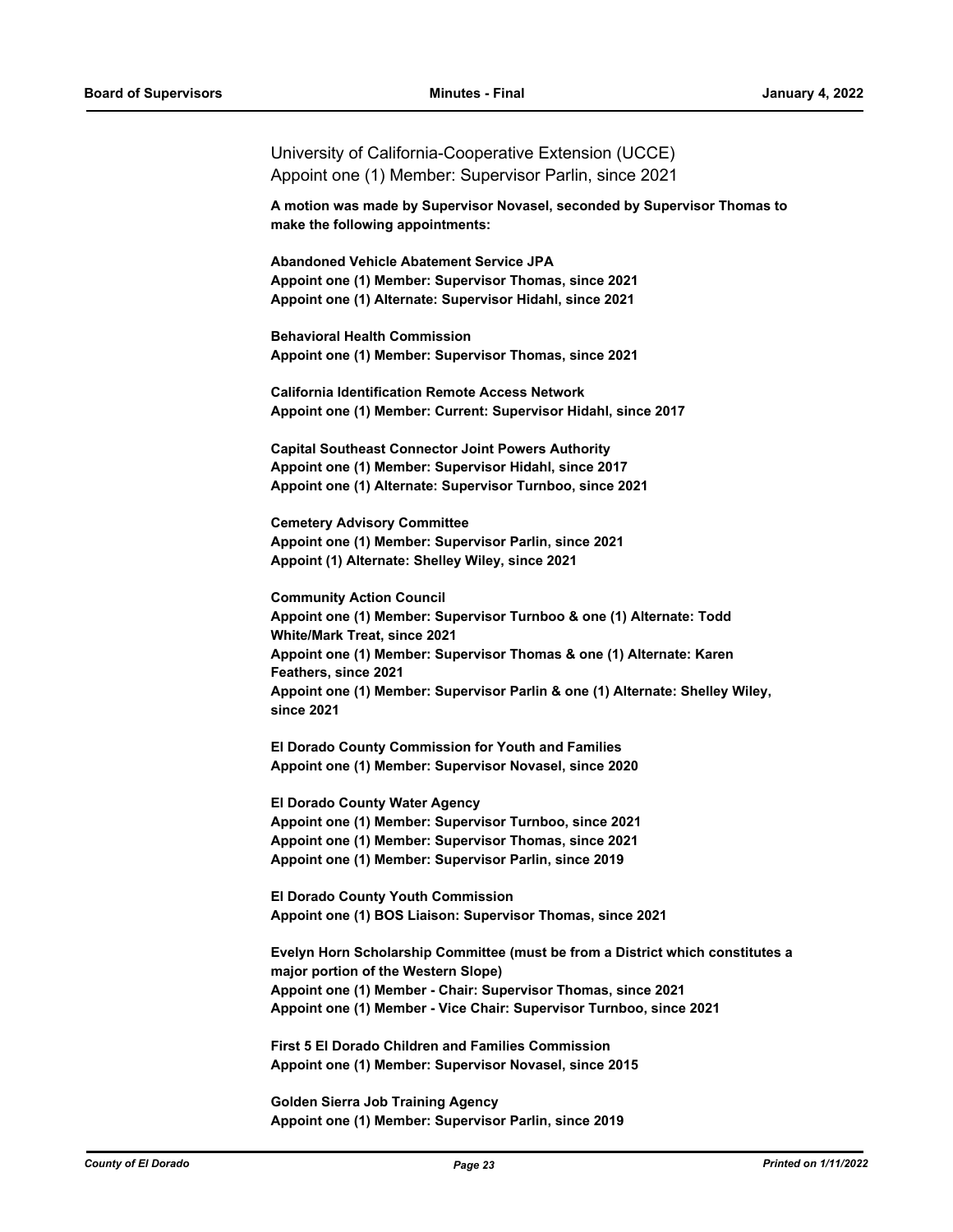#### **Appoint one (1) Alternate: Supervisor Turnboo, since 2021**

**Golden State Finance Authority (This committee is connected to RCRC. The representative for RCRC needs to be the same for this committee) Appoint one (1) Member: Supervisor Parlin, since 2019 Appoint one (1) Alternate: Supervisor Turnboo, since 2022**

**Human Rights Commission Appoint one (1) Member: Supervisor Novasel, since 2018 Appoint one (1) Member: Supervisor Hidahl, since 2021**

**Local Agency Formation Commission (LAFCO) Appoint one (1) Member: Supervisor Hidahl, since 2020 Appoint one (1) Member: Supervisor Turnboo, since 2022 Appoint one (1) Alternate: Supervisor Thomas, since 2022**

**Local Enforcement Agency Independent Hearing Panel Appoint one (1) Member: Supervisor Turnboo, since 2021**

**Mountain Counties Air Basin Control Council Appoint one (1) Member: Supervisor Parlin, since 2019 Appoint one (1) Alternate: Supervisor Turnboo, since 2021**

**National Association of Counties (NACo) Appoint one (1) Member: Supervisor Parlin, since 2021 Appoint one (1) Alternate Member: Supervisor Thomas, since 2021**

**Rural Counties Environmental Services Joint Powers Authority Appoint one (1) Member: Supervisor Parlin, since 2019**

**Rural County Representatives of California (RCRC) Appoint one (1) Member: Supervisor Parlin, since 2019 Appoint one (1) Alternate Member: Supervisor Turnboo, since 2022**

**Sacramento Area Council of Governments Appoint one (1) Member: Supervisor Thomas, since 2021 Appoint one (1) Alternate Member: Supervisor Parlin, since 2020**

**Sacramento-Placerville Transportation Corridor Joint Powers Authority Appoint one (1) Member: Supervisor Hidahl, since 2021 Appoint one (1) Alternate Member: Supervisor Turnboo, since 2021**

**Sierra Nevada Conservancy Board Appoint one (1) Member: Supervisor Parlin, since 2019 Appoint one (1) Alternate Member: Supervisor Turnboo, since 2021**

**South Fork American River (SOFAR) Collaborative Appoint one (1) Member: Supervisor Parlin, since 2021 Appoint one (1) Alternate Member: Supervisor Turnboo, since 2021**

**South Lake Tahoe Basin Waste Management Authority Appoint one (1) Member: Supervisor Novasel, since 2015 Appoint one (1) Alternate Member: Supervisor Thomas, since 2021**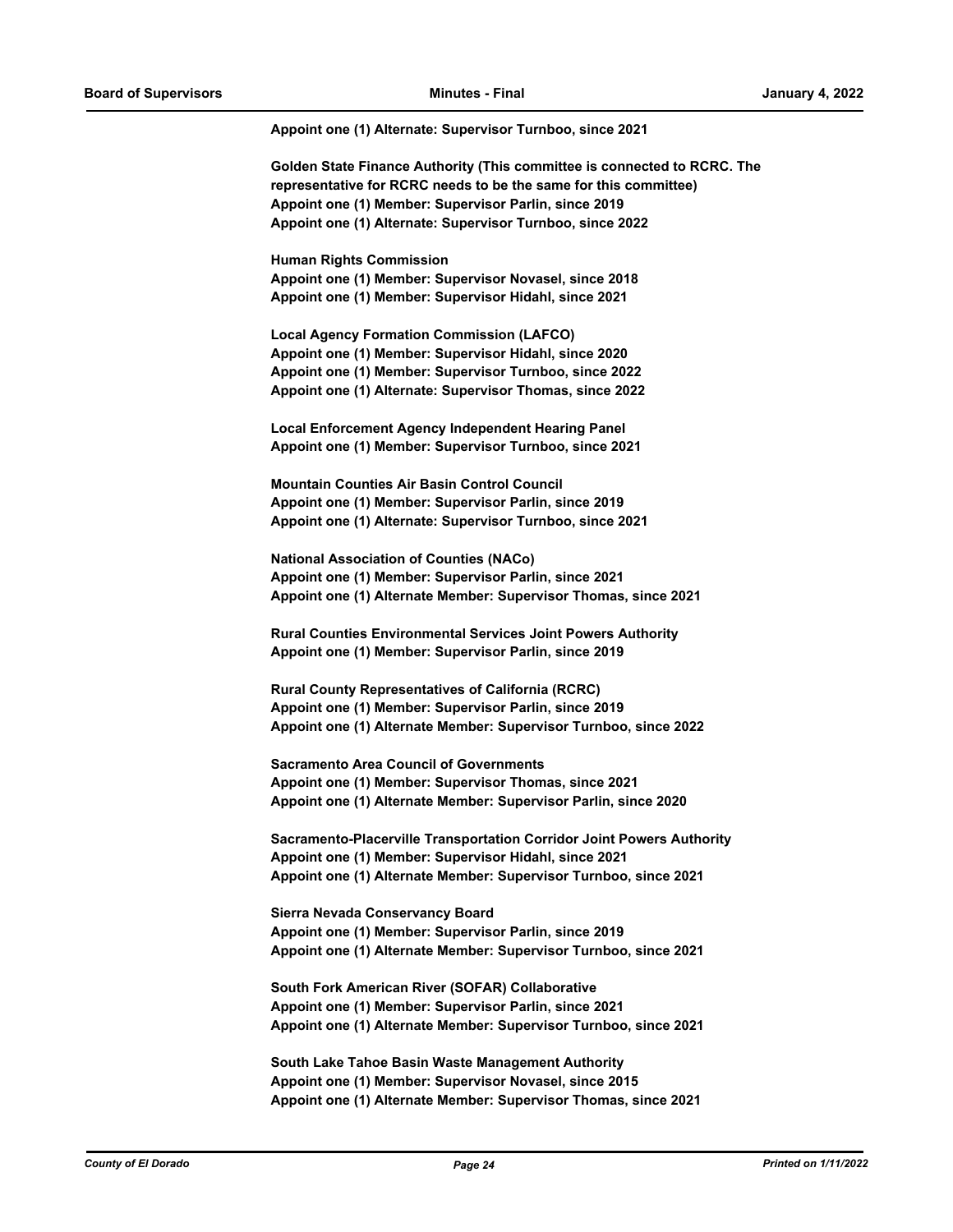**South Lake Tahoe Recreation Facilities Joint Powers Authority Appoint one (1) Member: Supervisor Novasel, since 2015 Appoint one (1) Alternate Member: Supervisor Thomas, since 2021**

**South Tahoe Redevelopment Successor Agency Oversight Board Appoint one (1) Member: Supervisor Novasel, since 2016 Appoint one (1) Alternate Member: Supervisor Thomas, since 2021**

**Tahoe Conservancy Appoint one (1) Member: Supervisor Novasel, since 2015 Appoint one (1) Alternate Member: Supervisor Thomas, since 2021**

**Tahoe Regional Planning Agency Appoint one (1) Member: Supervisor Novasel, since 2015 Appoint one (1) 1st Alternate Member: Supervisor Thomas, since 2021**

**Tahoe Transportation District Appoint one (1) Member: Supervisor Novasel, since 2015 Appoint one (1) Alternate Member: Supervisor Thomas, since 2021**

**Transit Authority Appoint one (1) Member: Supervisor Hidahl, since 2017 Appoint one (1) Member: Supervisor Turnboo, since 2021 Appoint one (1) Member: Supervisor Parlin, since 2021 Appoint one (1) Alternate: Supervisor Thomas, since 2021**

**Transportation Commission**

**Appoint one (1) Commissioner: Supervisor Hidahl, since 2017 Appoint one (1) Commissioner: Supervisor Turnboo, since 2021 Appoint one (1) Commissioner: Supervisor Thomas, since 2021 Appoint one (1) Commissioner: Supervisor Parlin, since 2019**

**University of California-Cooperative Extension (UCCE) Appoint one (1) Member: Supervisor Parlin, since 2021**

**Yes:** 5 - Novasel, Hidahl, Parlin, Thomas and Turnboo

#### **10:00 A.M. - TIME ALLOCATION (Items will not be heard prior to the time stated)**

**32. 21-0809** The Registrar of Voters recommending the Board:

1) Approve the introduction (First Reading) of Ordinance **5157** requiring elected officers, candidates and committees to file campaign statements electronically; and

2) Waive full reading of Ordinance by the Clerk of the Board and continue this matter to February 1, 2022 for final passage. (Second Reading)

#### **FUNDING:** N/A

*Public Comment: S. Taylor, A. Nevis, T. Doyle*

**A motion was made by Supervisor Hidahl, seconded by Supervisor Novasel to Approve this matter and Continue Ordinance 5157 to February 1, 2022 for Final Passage (Second Reading).**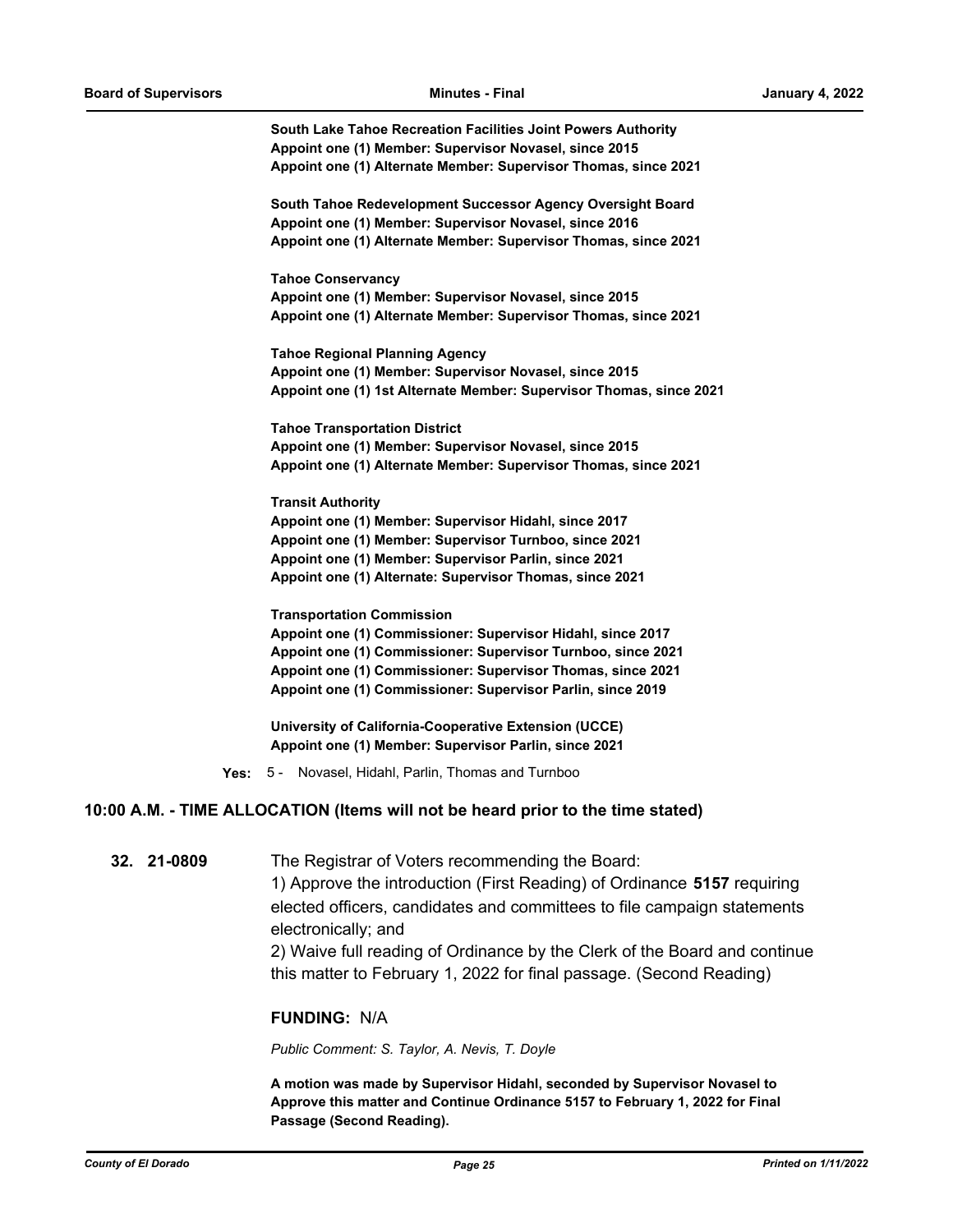**Yes:** 5 - Novasel, Hidahl, Parlin, Thomas and Turnboo

**33.** [22-0044](http://eldorado.legistar.com/gateway.aspx?m=l&id=/matter.aspx?key=30944) Supervisor Thomas recommending the Board authorize the Chair to sign a Proclamation recognizing Marshall Medical Center's 2021 Leapfrog Top Hospital Award and "A" rating for outstanding quality and safety.

*Public Comment: K. Greenwood, J. Harper, K. Payne, L. Brent-Bumb, B. Veerkamp*

**Supervisor Thomas read the Proclamation.**

**A motion was made by Supervisor Thomas, seconded by Supervisor Hidahl to Approve this matter.**

**Yes:** 5 - Novasel, Hidahl, Parlin, Thomas and Turnboo

# **1:00 P.M - TIME ALLOCATION (Items will not be heard prior to time stated)**

# **OPEN FORUM**

*Public Comment: R. Michelson, L. Bradley, K. Greenwood, T. Doyle, M. Rodriguez, S. Taylor, D. Wolfson, S. Ferry, K. Lishman, K. Grassi, B. Chapman*

Open Forum is an opportunity for members of the public to address the Board of Supervisors on subject matter that is not on their meeting agenda and within their jurisdiction. Public comments during Open Forum are limited to three minutes per person. The total amount of time reserved for Open Forum is 20 Minutes.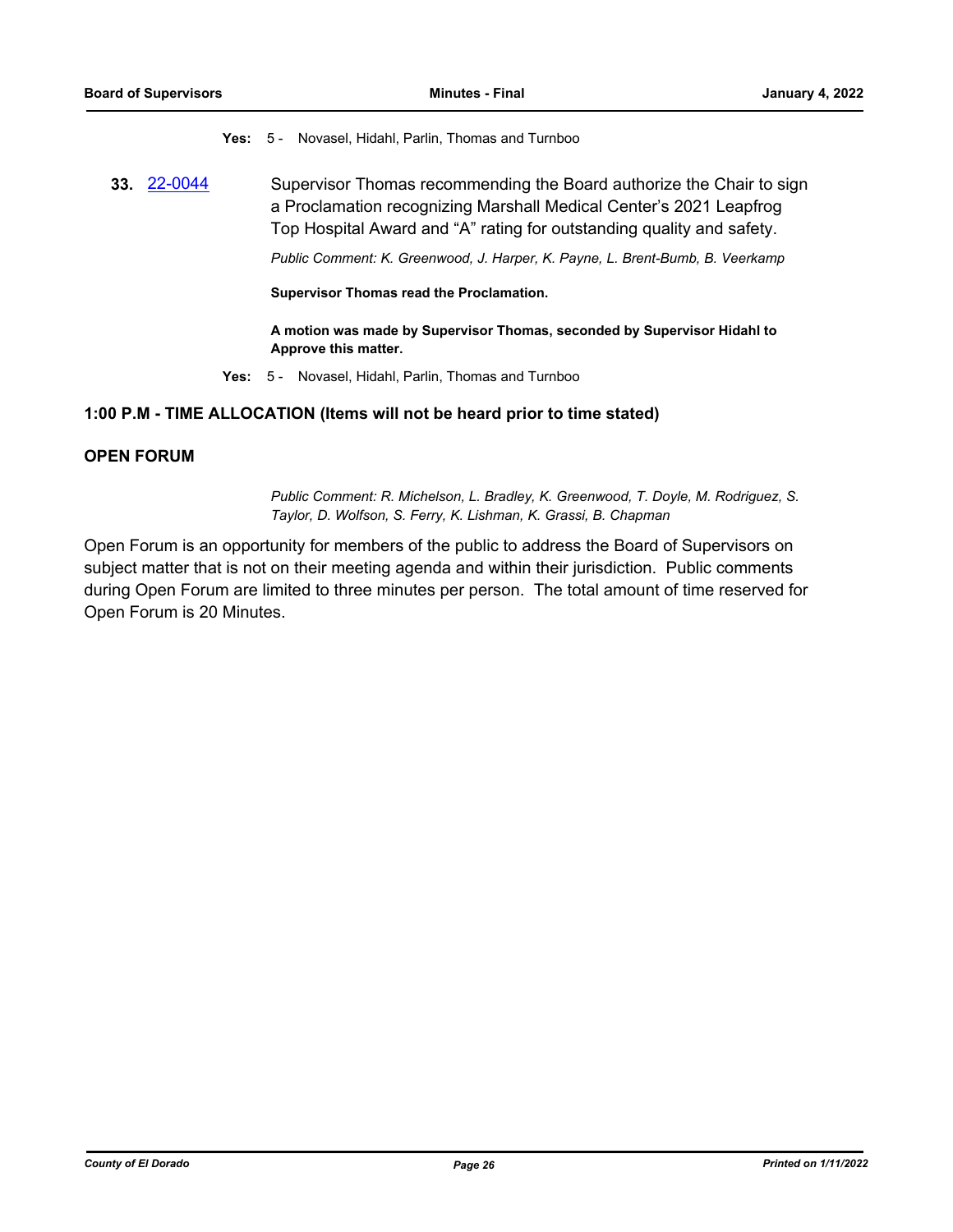# **2:00 P.M. - TIME ALLOCATION (Items will not be heard prior to the time stated)**

**34.** [20-1133](http://eldorado.legistar.com/gateway.aspx?m=l&id=/matter.aspx?key=28341) Department of Transportation recommending the Board take the following actions related to the Pioneer Trail/ US Highway 50 Intersection Safety Improvement Roundabout Project, Capital Improvement Program project number 36104026:

> 1) Adopt the California Environmental Quality Act Mitigated Negative Declaration based on the Initial Study; and

2) Approve the Pioneer Trail/ U.S. Highway 50 Intersection Safety Improvement Roundabout Project as described in the CEQA document.

**FUNDING:** Highway Safety Improvement Program (40.44%), Tahoe Regional Planning Agency Air Quality Mitigation Funds (2.96%), Congestion Mitigation and Air Quality Program (14.21%), Regional Surface Transportation Program (1.58%), To Be Determined (Federal, State, and Local Grants) (40.8%).

*Public Comment: S. Teshera, K. Greenwood, K. Payne, S. Taylor*

**A motion was made by Supervisor Novasel, seconded by Supervisor Turnboo to Approve this matter.**

**Yes:** 5 - Novasel, Hidahl, Parlin, Thomas and Turnboo

#### **ITEMS TO/FROM SUPERVISORS (May be called at any time during the meeting)**

**Supervisor Hidahl reported on the following: Traffic Advisory Committee meeting. Pioneer Community Energy meeting. Human Rights Commission meeting. El Dorado Hills Community Council meeting.**

**Supervisor Turnboo reported on the following: Constituent meetings. Department Head meetings. Communications Center visit.**

**Supervisor Thomas reported on the following: Thanked staff and faith based communities..**

**Supervisor Novasel reported on the following: Tahoe Regional Planning Agency meeting. Tahoe Conservancy meeting. Thanked snow plow drivers. Thanked staff.**

**Supervisor Parlin reported on the following: Golden Sierra Job Training Agency meeting. Bureau of Land Management update. Storm update. Georgetown community outreach efforts.**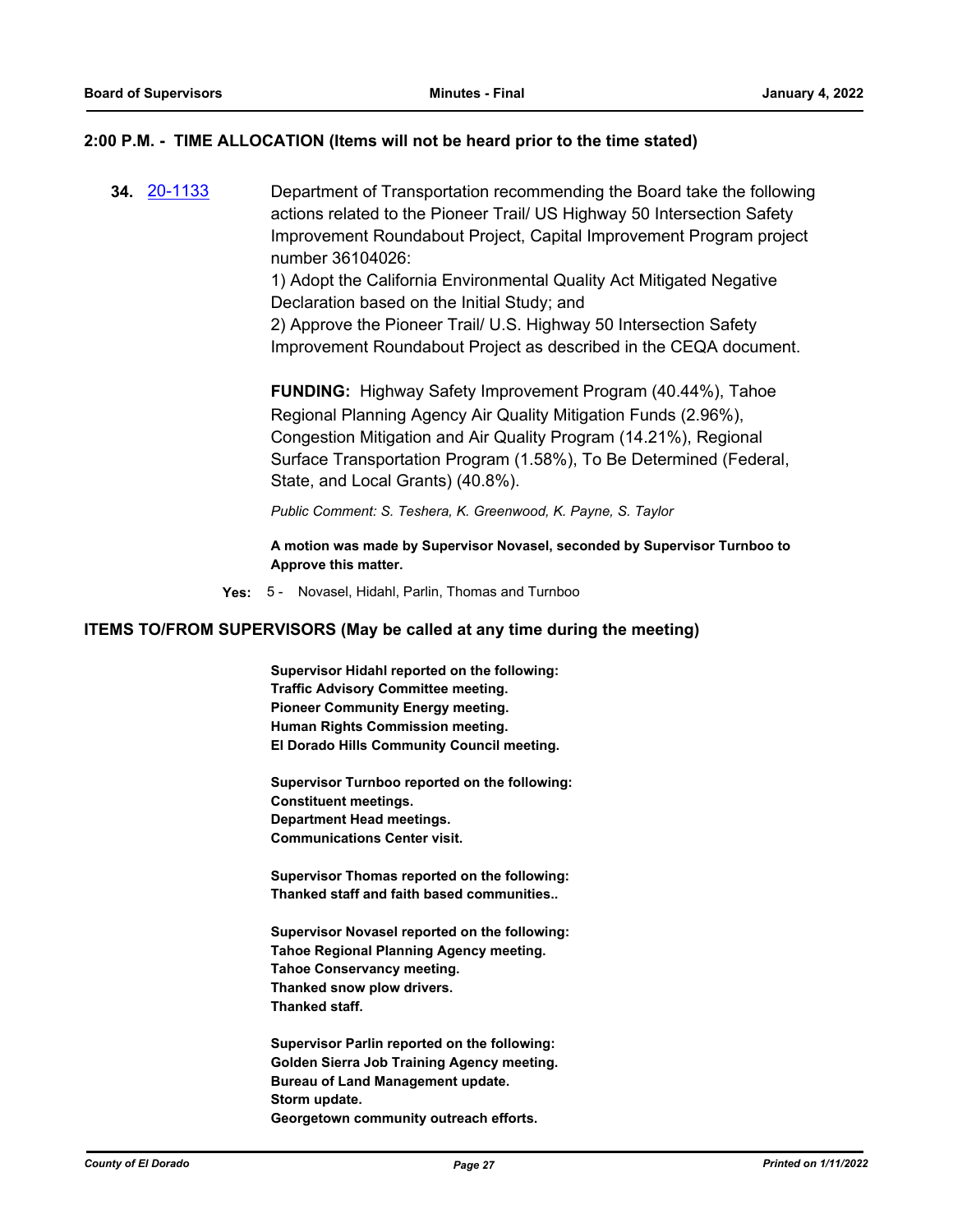# **CAO UPDATE (May be called at any time during the meeting)**

**Don Ashton, Chief Administrative Officer, reported on the following: PG&E facilities agreement update. Caldor Fire update.**

[22-0094](http://eldorado.legistar.com/gateway.aspx?m=l&id=/matter.aspx?key=30994) CAO Update - Caldor Fire

**ADJOURNED AT 6:56 P.M.**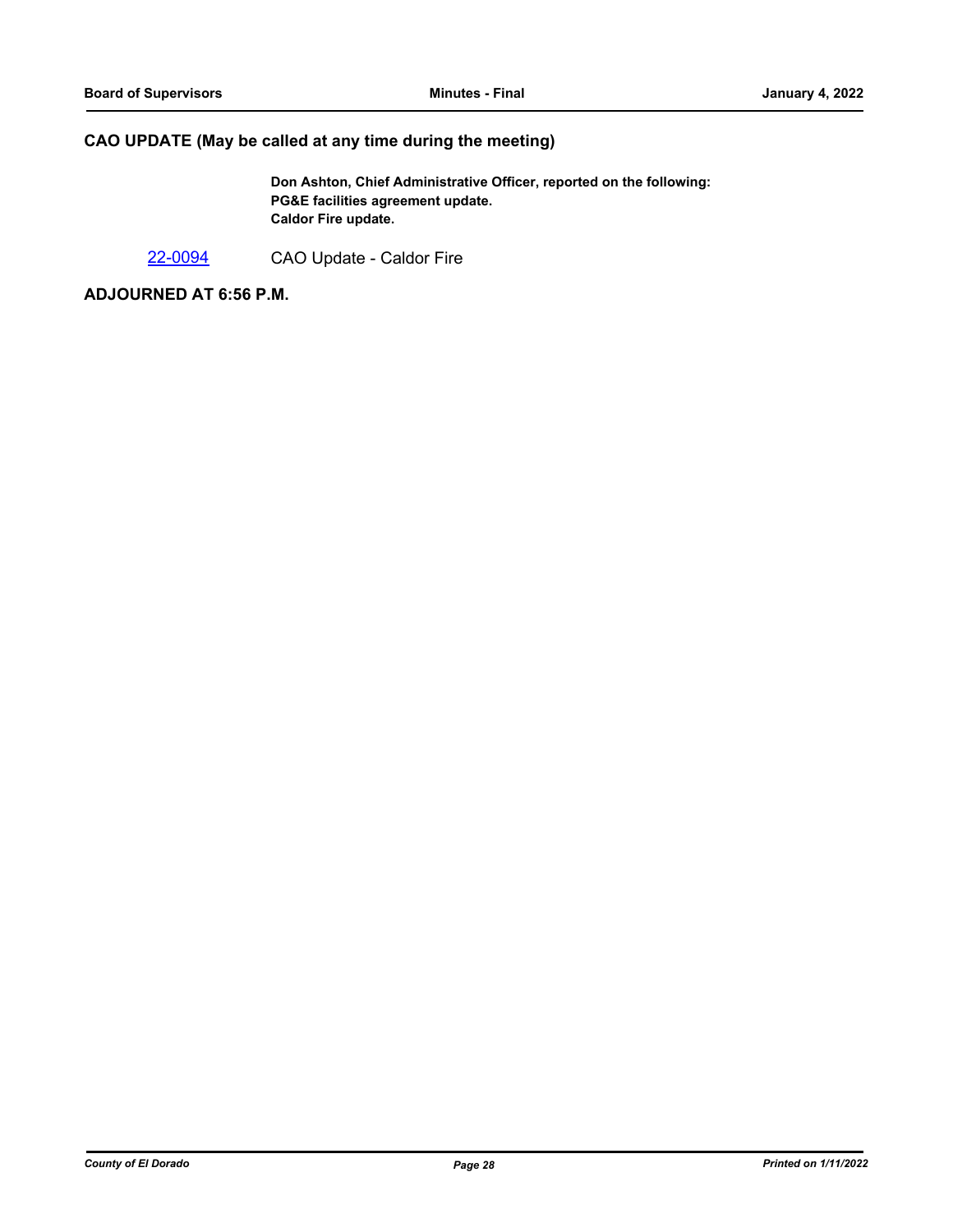# **CLOSED SESSION**

*Public Comment: S. Taylor*

**35.** [22-0061](http://eldorado.legistar.com/gateway.aspx?m=l&id=/matter.aspx?key=30961) **Pursuant to Government Code Section 54957.6 - Conference with Labor Negotiator**: County Negotiator: Director of Human Resources and/or designee. Unrepresented Employee: Chief Administrative Officer. (Est. Time: 10 Min.)

**No Action Reported. All five Supervisors participated.**

**36.** [22-0074](http://eldorado.legistar.com/gateway.aspx?m=l&id=/matter.aspx?key=30974) **Pursuant to Government Code Section 54957.6 - Conference with Labor Negotiator:** County Negotiator: Director of Human Resources and/or designee. Employee organizations: El Dorado County Employees' Association, Local 1, AFSCME Council 57 representing employees in the Supervisory, Professional, and General Bargaining Units; Operating Engineers Local No. 3 representing employees in the Trades & Crafts and Corrections Bargaining Units; El Dorado County Criminal Attorneys' Association representing employees in the Criminal Attorney Unit; El Dorado County Managers' Association representing employees in the Management Unit; Deputy Sheriff's Association representing employees in the Law Enforcement Unit; El Dorado County Probation Officers Association representing employees in the Probation Bargaining Unit; and El Dorado County Law Enforcement Management Association representing employees in the Law Enforcement Sworn Management Unit. (Est. Time: 30 Min.)

**No Action Reported. All five Supervisors participated.**

**37.** [22-0037](http://eldorado.legistar.com/gateway.aspx?m=l&id=/matter.aspx?key=30937) **Pursuant to Government Code Section 54956.8 - Conference with Real Property Negotiator**: Project: Newtown Road at South Fork of Weber Creek Bridge Replacement Project (CIP No. 36105030). Properties: 4820 Newtown Road, Placerville CA (APN 077-431-062). County negotiator: Tanna Reynoso, Associate Right of Way Agent, El Dorado County Department of Transportation. Negotiating Parties: Wanda H. Nagel, Trustee of Wanda H. Nagel 1999 Revocable Trust under instrument dated January 14, 1999; the Wopumnes Nisenan-Mewuk Tribe. Under Negotiation: Price and terms of payment for sale. (Est Time: 10 Min.)

**No Action Reported. All five Supervisors participated.**

**38.** [22-0032](http://eldorado.legistar.com/gateway.aspx?m=l&id=/matter.aspx?key=30932) **Conference with Legal Counsel - Existing Litigation** pursuant to Government Code Section 54956.9(d)(1). Title: Jade Kintz v. County of El Dorado; Sacramento County Superior Court Case Number 34-2020-00280947. (Est. Time: 15 Min.)

**No Action Reported. All five Supervisors participated.**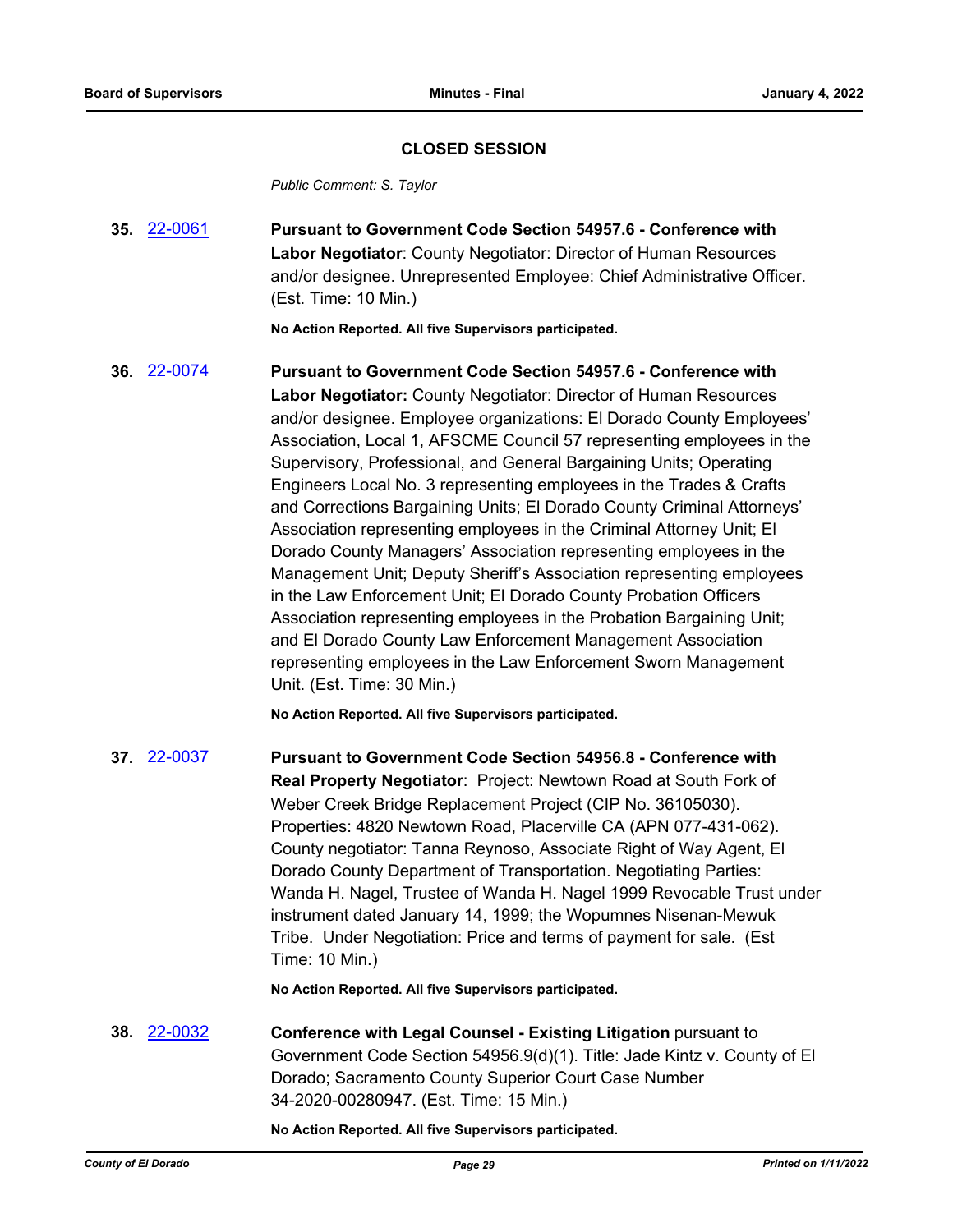**39.** [22-0038](http://eldorado.legistar.com/gateway.aspx?m=l&id=/matter.aspx?key=30938) **Conference with Legal Counsel - Existing Litigation** pursuant to Government Code Section 54956.9(d)(1). Title:Thomas Austin and Helen Austin v. the County of El Dorado, and Does 1 through 50, El Dorado County Superior Court Case No. PC20150633 Number of potential cases: (1). (Est. Time: 30 Min.)

**No Action Reported. All five Supervisors participated.**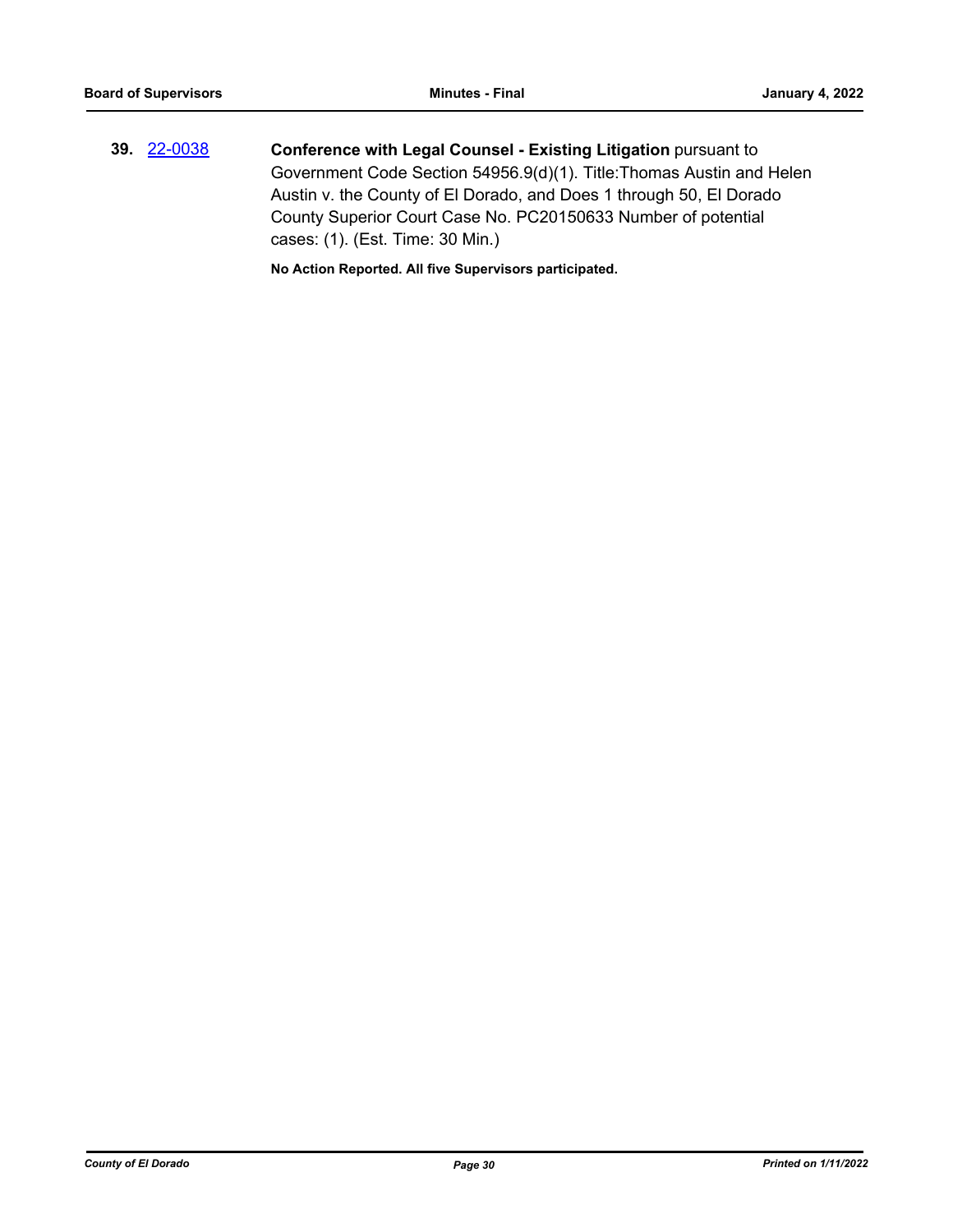On August 19, 2003, the Board adopted the following protocol: It is a requirement that all speakers, County staff and the public, when approaching the podium to make a visual presentation to the Board of Supervisors, must provide the Clerk with the appropriate number of hard copies of the presentation for Board members and the audience.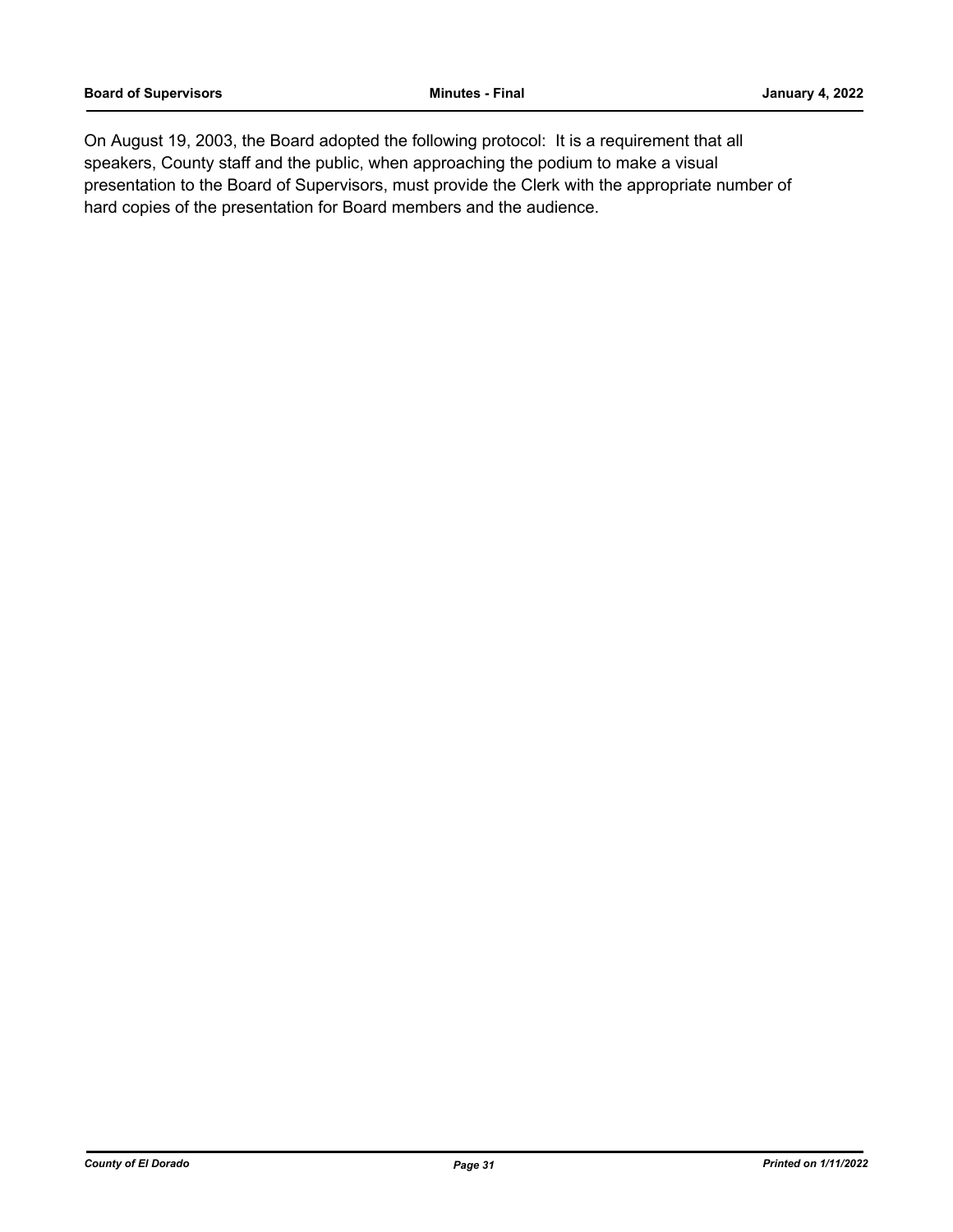# **ADDENDUM**

**Staff requesting item 26 be Continued off Calendar.**